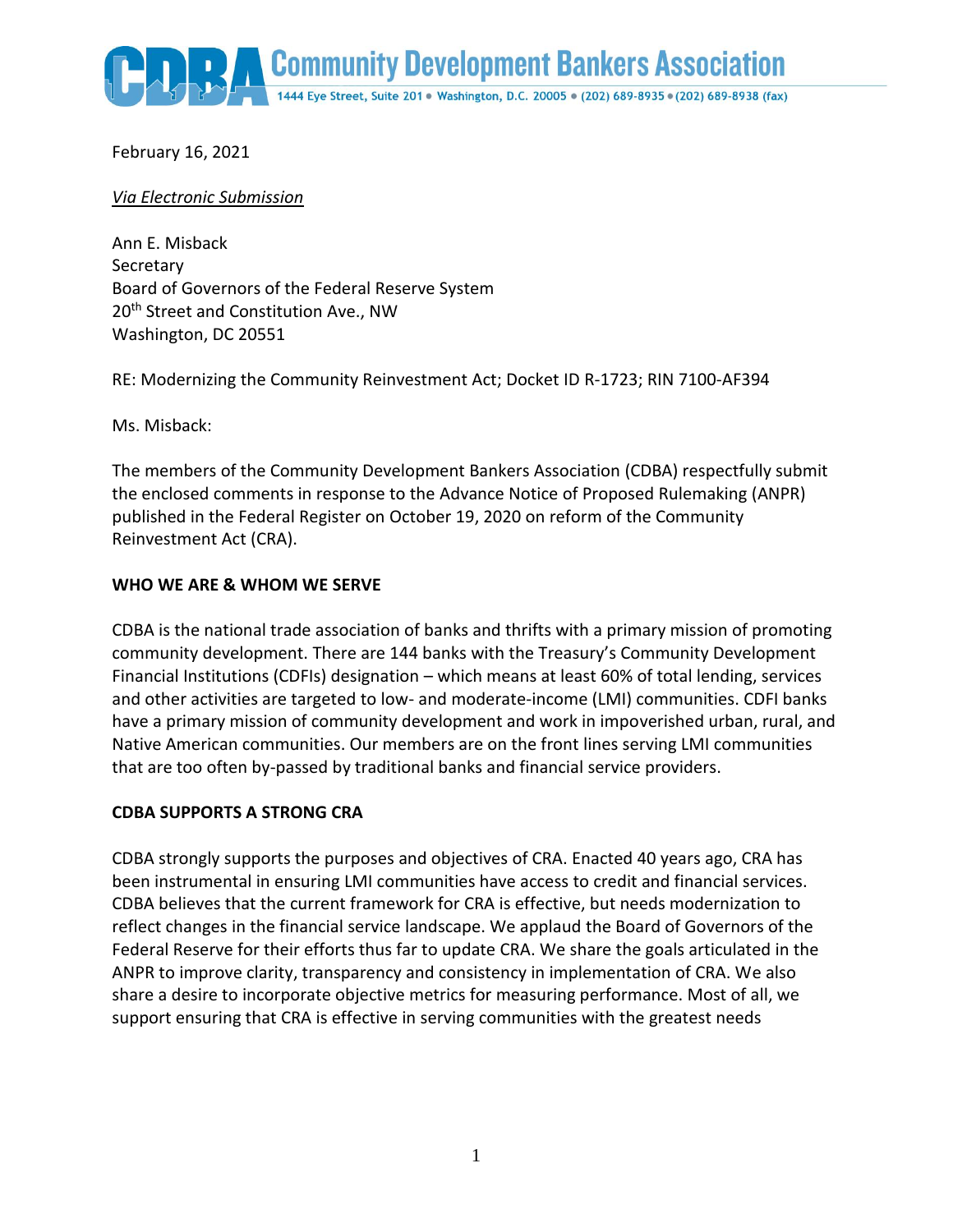#### **CRA MODERNIZATION OBJECTIVES**

We are grateful for the opportunity to provide comments on the subjects outlined in this ANPR. CDBA members believe that the current framework for CRA needs modernization to reflect changes in the financial service landscape.

**We strongly urge the Federal Reserve to work the Office of the Comptroller of the Currency (OCC) and the Federal Deposit Insurance Corporation (FDIC) to build a consensus final rule. Without a single uniform Federal policy, an uneven CRA playing field will develop that will negatively impact communities. We would be pleased to continue a dialogue with all of the agencies to develop common objective methods for measuring performance. We believe all new ideas must be tested prior to implementation to understand any implications.**

CDBA agrees with the Federal Reserve's broad CRA modernization objectives as stated in public materials distributed with the ANPR. Specifically, we applaud the Federal Reserve's recognition that strengthening the regulations is supported by ensuring "a wide range of LMI banking needs are being met," promoting "financial inclusion, including credit for activities in areas with unmet needs outside of assessment areas (AAs), including Indian Country," and updating "standards in light of changes to banking over time, including mobile and Internet banking," and continuing "to promote community engagement.

**We particularly believe these goals are strongly supported by the fourth stated goal: Incentivizing "investment in minority depository institutions (MDIs) and community development financial institutions (CDFIs)." CDFI banks especially are at the vanguard of meeting LMI banking needs, promoting financial inclusion, and establishing new standards in the provision of banking services.**

We firmly believe that the final framework must recognize the particular work of CDFI banks and encourage the leadership and innovation demonstrated by these uniquely communitydevelopment focused institutions in response to widely varied local market conditions. Currently, CRA allows small institutions, especially CDFI banks, to develop a strategy that fits their business model, local economic conditions, and opportunities. However, CDFI banks are also uniquely required to meet the parallel and complimentary, but imprecisely aligned, requirements of CDFI certification *and* CRA compliance. The standards for CDFI certification are rigorous, as they must consistently demonstrate through rigorous analysis that at least 60 percent of their activity is directed to low- and moderate-income communities.

The distressed urban, rural, and Native communities served by CDFI banks are often "outliers" relative to more prosperous communities. Thus, any reforms designed to apply to institutions that primarily serve high- or middle-income places is unlikely to fit the communities we serve. No matter how sophisticated, we do not believe any CRA reform focused on the general market can be adequately reconciled with the difficult and committed work of full-time community development banking. Unless the requirements of CDFI certification and CRA compliance reporting are reconciled, (i.e. incorporating CDFI reporting data into the examination process for CDFI banks), the result is an ongoing drag on the growth and development of CDFI banks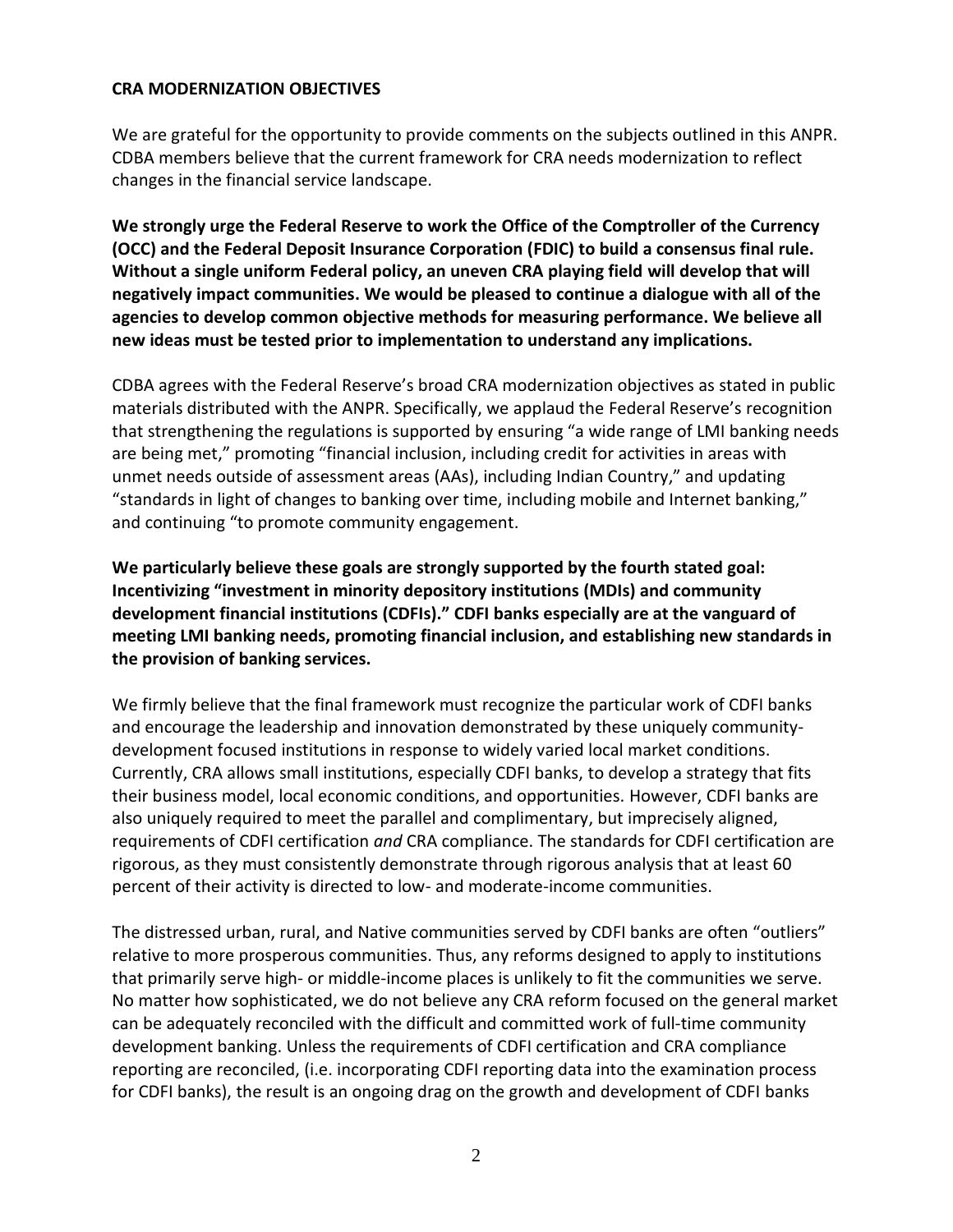and their communities. Implementation of any proposed new rule will be very costly without a clear benefit to mission-focused banks or their communities, due to these banks already established track record of providing 60% or more of activity to low-and moderate-income communities. Mission-driven banks have far fewer resources to absorb the costs for setting up new data systems and staff training.

## **GENERAL PRINCIPLES TO ENSURE CONSISTENCY AND FAIRNESS IN MODERNIZATION**

CDBA members generally believe the current CRA framework, regulations, and Question & Answer (Q&A) guidance are clear and understandable. Our members also believe however that inconsistency in implementation by examiners is a substantial problem that should be addressed. CDFI banks note significant discrepancies in interpretation and application of the rules from one exam to the next. Despite a common set of regulations and Q&A guidance, bankers cite discrepancies in implementation both between and within Federal agencies. For example, terms like "reasonable" and "substantial" leave interpretation up to the discretion of the examiner and can lead to inconsistencies in examinations.

CDBA recommends improving consistency with: (A) enhanced examiner training; (B) robust public information sharing of peer data and case studies; (C) enacting the proposal to maintain a public database of approved activities by reinstituting the ability of banks to obtain an agency opinion on CRA eligibility of a proposed activity with public dissemination of those opinions once given; and (D) a business model- oriented approach to the regulation.

## **A. TRAINING**

**CDBA strongly recommends enhanced interagency CRA training for examiners.** To address discrepancies in implementation of CRA between bank regulatory agencies, we recommend that all CRA examiner trainings be conducted on an interagency basis. To further facilitate common understanding of how CRA exams are conducted, we recommend that bank CRA officers also be permitted to attend such trainings.

# **B. PUBLIC CASE STUDY DATABASE**

**To enhance transparency, CDBA strongly supports the proposal to create a robust public database of CRA case studies and peer performance data.** The database would be enhanced by including case studies that would describe the project or activity and include an explanation of why specific activities are deemed CRA "eligible" or "ineligible." Further, a formal line of communication between a CRA regulator and a bank's CRA team will contribute to the success of a database of opinions and case studies that can serve as a training tool and source of information for both examiners and bankers.

# **C. PUBLIC, PEER-APPROPRIATE CRA METRICS**

**CDBA recommends publication of timely CRA peer performance data to enhance transparency. In lieu of the threshold based metrics proposed in the ANPR, we propose CRA**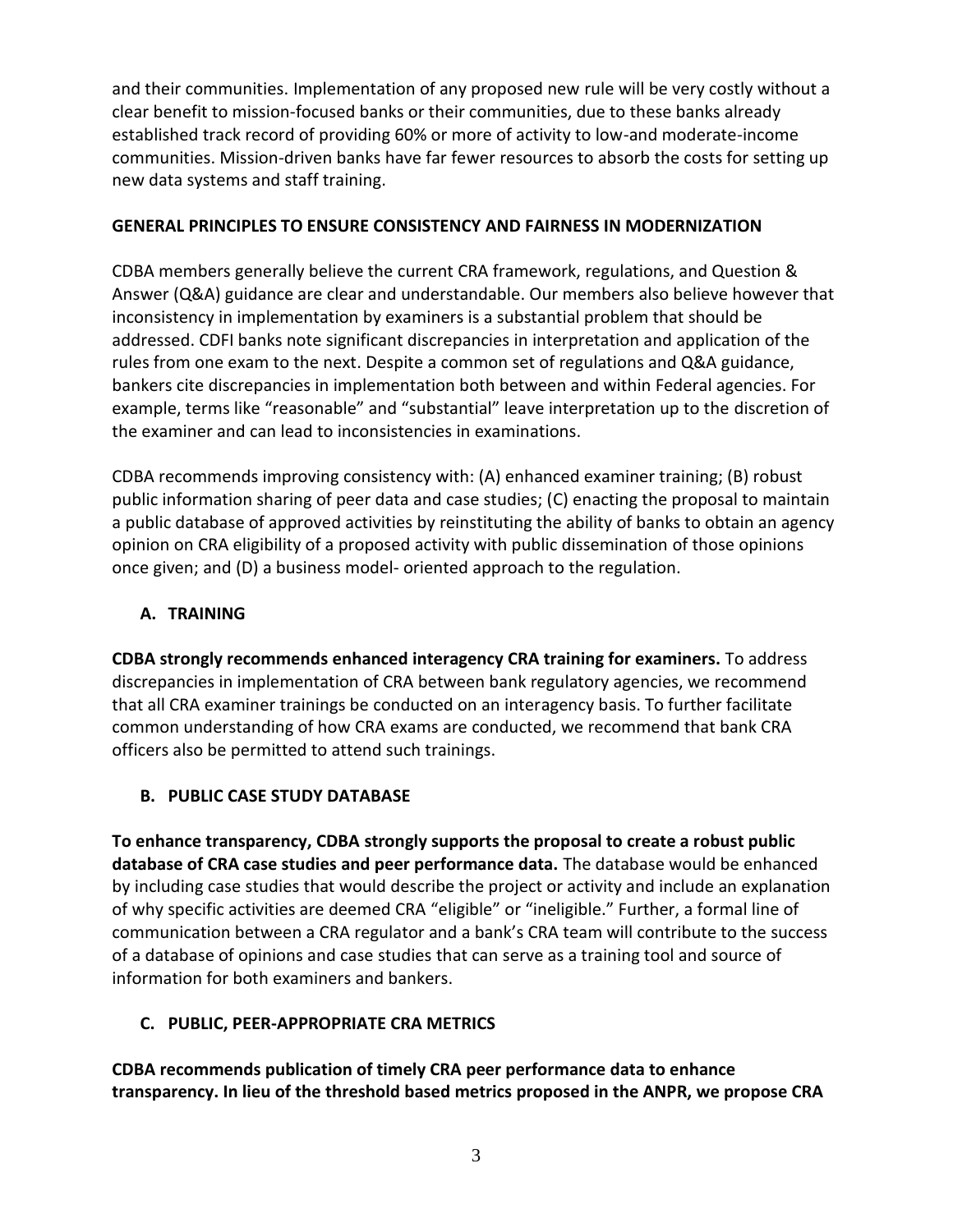**performance metrics tailored to each bank's business model, performance context, and mix of products and services.** Similar to financial performance indicators, bank CRA performance benchmarks could be published and available for comparison to other peer banks (i.e. by CDFI certification status, geography, business model, asset size, etc.). Banks should also have the opportunity to describe innovative or other high-impact initiatives that cannot easily be captured with numeric benchmarks. Below are some illustrative potential benchmarks:

- *Is the bank's total lending and services in LMI census tracts proportionate to the LMI population in its AA?*
- *What is the average number of volunteer hours contributed per employee? How does this compare to peer banks?*
- *What is the total number of LMI residents that participated in and completed financial literacy training with the bank?*
- *What was the average increase in credit score of customers participating in credit repair initiatives?*

## **D. BUSINESS MODEL APPROACH TO CRA - RECOGNIZING THE UNIQUE CDFI BANK BUSINESS MODEL**

**CDBA sincerely appreciates the Federal Reserve's recognition in the ANPR of the value of the CDFI bank business model as a vehicle for delivering community development financing and services as CRA partners for traditional banks. We also strongly recommend that the regulatory agencies explicitly recognize CDFI banks as a distinct business for the purposes of their own CRA compliance.** CDFI banks have a primary mission of promoting community development and/or serving economically disenfranchised populations. To be certified CDFI, a bank must demonstrate that at least 60% of its total activities (lending, investment, services) are focused on serving low-income communities, low-income people, or otherwise underserved populations.

CDFI banks are innovators and leaders in community development finance and have an outsized impact relative to their modest size. CDFI banks are among the smallest regulated banks in the United States. The average asset size of a CDFI bank is \$585 million, with the largest at \$5.1 billion and the smallest at \$25 million. Given the unique role and public policy objectives they fill, we believe CDFI banks should have the option to have their own tailored CRA requirements.

**Most importantly, CDBA recommends that CRA reporting for CDFI banks align with the reporting requirement of the U.S. Treasury Department's CDFI Fund.** Federal banking regulatory agencies implementing CRA share an interest with the Treasury Department in the same outcomes – improving the economic well-being of LMI communities through access to responsible credit and financial services. Yet these agencies have very different definitions, regulatory standards, and reporting requirements. This lack of policy coordination results in voluminous double reporting that creates an unnecessary administrative burden and siphons resources away from entities serving underserved communities. We propose that the agencies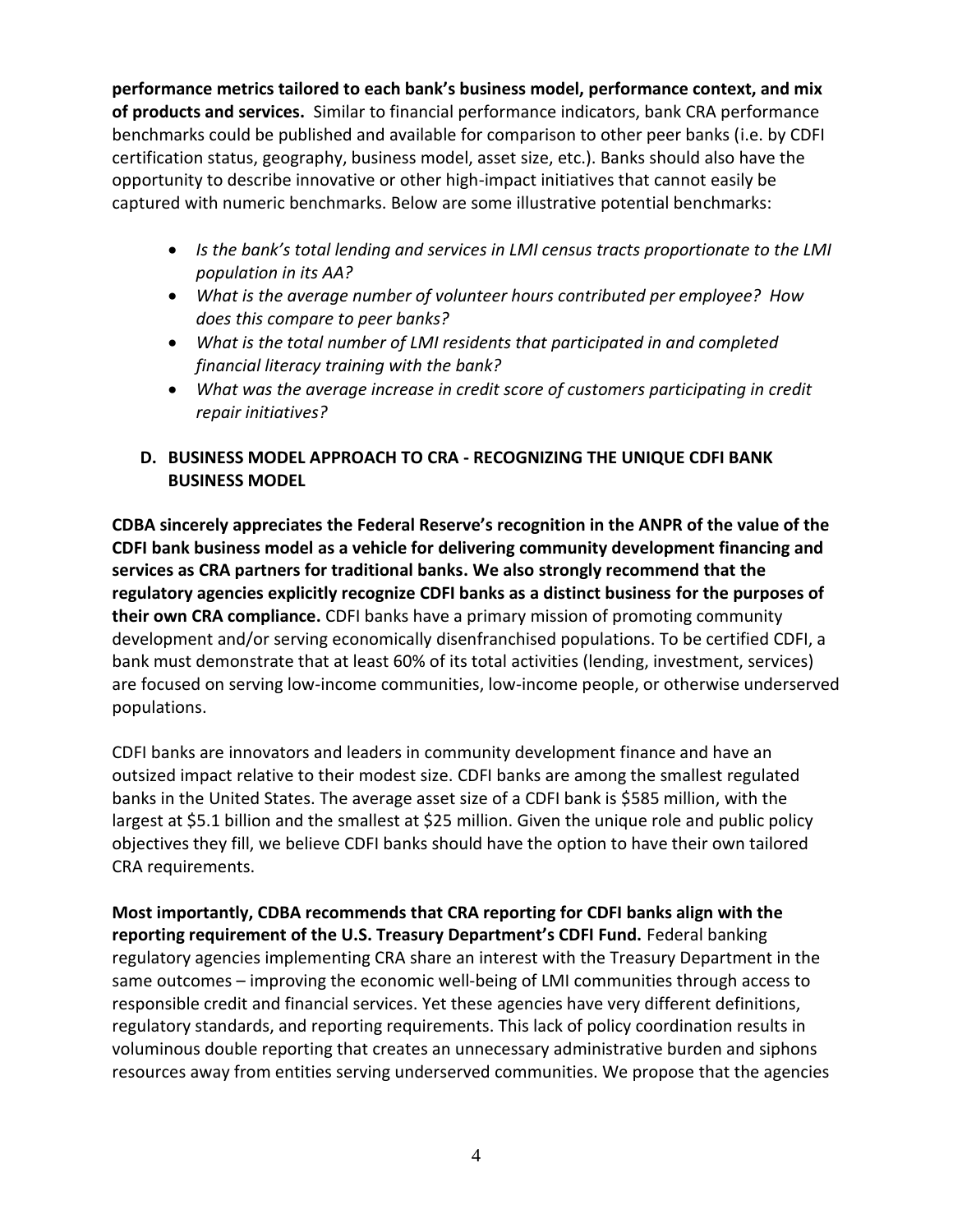work to close the gap by developing common definitions and reporting standards, as well as sharing data.

As an example of the burden, this circumstance forces CDFI banks to maintain separate sets of loan and services data and documentation. To become a certified CDFI, a bank must demonstrate that at least 60% of its total activities meet the CDFI Fund's Target Market test. A Target Market can be a geography-based Investment Area or people-focused Target Population – or a combination of the two. The vast majority of CDFI banks meet the Target Market test using the geographic designation.

At the same time, most CDFI banks' AAs are incorporated in their more broadly defined Investment Areas. Although CDFI Investment Areas are not required to correspond with branch and ATM locations, CDFI banks' Investment Areas typically include their branches and ATMs due to the high concentration of customers in those areas. CRA evaluations focus on activities proximate to a branch and ATM locations whereas the CDFI Target Market test looks at activities across a bank's entire service area. Because CDFI banks typically go above-and-beyond the requirements of CRA to meet community needs both within and outside their AAs (e.g. their CDFI Investment Area), they often penalized when examiners do not give adequate CRA consideration for activities outside of their AAs.

CDBA strongly recommends that the banking regulatory agencies provide CDFI banks with the option to select a CRA test tailored to the unique business models of CDFI banks that will:

- (1) Maximize alignment of definitions used for CRA and CDFI certification, geographic service areas, program application, service tests, and reporting;
- (2) Reduce reporting burden by streamlining and sharing data submitted by CDFI banks for Call Reports, CRA, HMDA, CDFI annual re-certification, CDFI award compliance, and the CFPB's Dodd-Frank Section 1071 rule (when finalized).
- (3) Give CDFI banks CRA consideration for all activities performed within CRA AAs *and* CDFI Investment Areas, *and* that benefit low-income or Underserved Target Populations; and
- (4) Give CRA consideration for collecting social impact data and actively participating in CDFI Fund Programs or other Federal, state, or local programs that offer tools to enhance services to their CDFI Target Markets or to reach deeper to serve low-income people and communities.

### *A Note on Metrics and CDFI Banks*

CDFI banks work in the most distressed credit markets. Loan sizes are typically small. Yet, making a small loan takes just as must time, effort and expense as a large one. To the extent any metric is developed that incorporates retail deposits, but does not consider the number of loans, complexity of transactions, or the amount of technical assistance needed to ensure our customers are successful, methodology will devalue the work CDFI banks and other small banks do with small borrowers. It will create an unfair CRA playing field. Larger "large" banks will continue to have a greater ability to compete against smaller "large banks" banks for larger loans; thus, making it easier for a large bank to achieve a favorable CRA rating. Under the current system, both large and small dollar value CRA qualified activities are considered fairly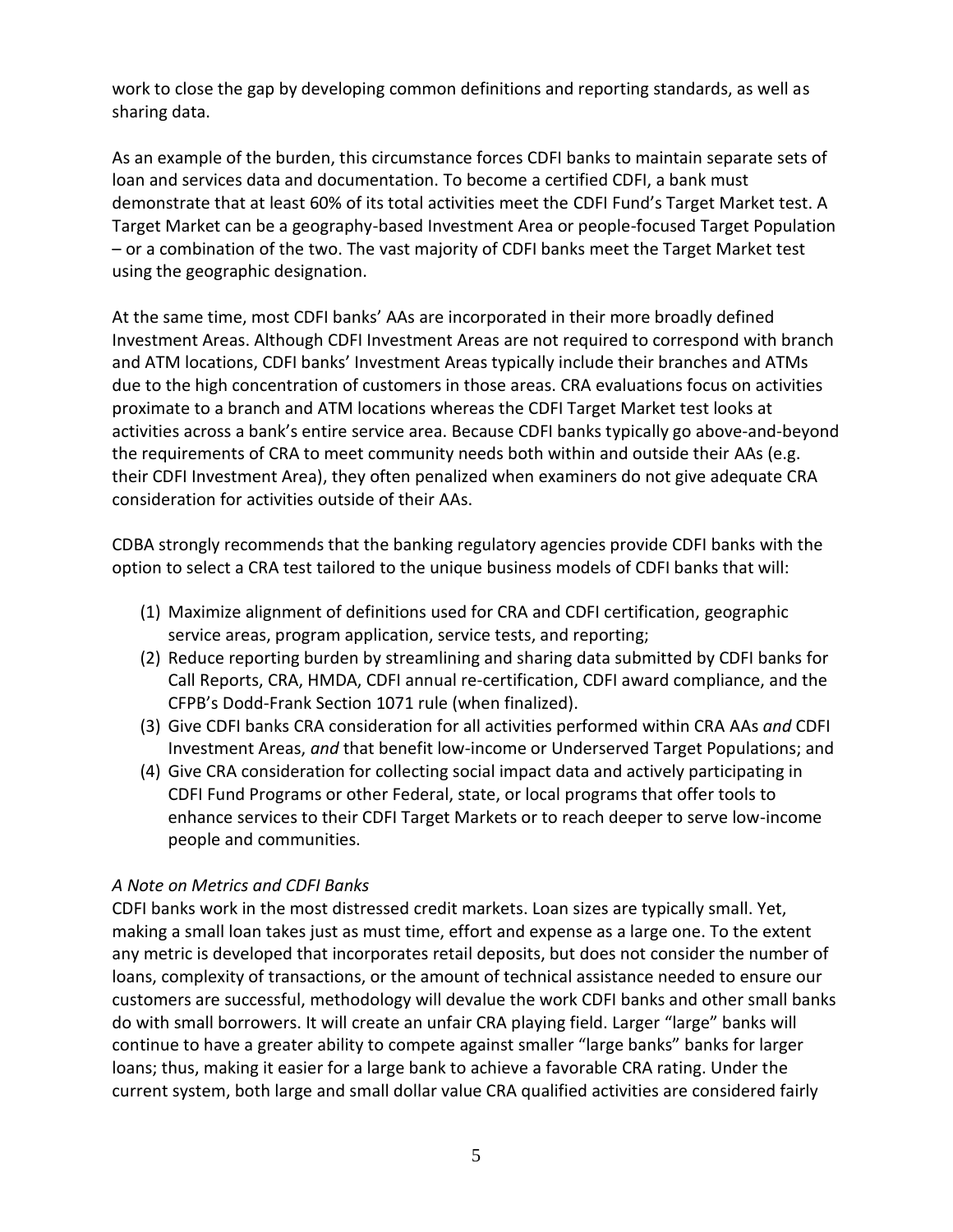within the context of the bank's strategy and needs of the community. CDBA recommends that consumer and small dollar loans delivered to customers that are LMI or reside in LMI census tracts should be CRA eligible (Given the small size of consumer loans, collecting and reporting data on these loans can be cost prohibitive, this activity should be optional for the bank to report under CRA.)

Please note: **It is very important that any definition of deposits used in any final measurement for the retail lending subtest for CDFI banks be carefully defined to exclude certain deposits from the denominator.**

1. Non-Brokered Reciprocal Deposits: **Non-brokered reciprocal deposits are critically important to how CDFI banks raise deposits. If included in the retail domestic deposit definition, it could inadvertently trigger new CRA obligations for our banks in new higher income deposit-based AAs. The definition could also inadvertently discourage such mission focused institutions from utilizing a historically important funding and liquidity source.** Inclusion of non-brokered reciprocal deposits in retail domestic deposits could have the unintended consequence of forcing CDFI and MDI banks to limit the amount of such deposits they raise as not to create new "deposit-based" CRA obligations in places that do not need their services. Yet, this will hurt their LMI AAs because they will have less capital to lend.

2. Prepaid Cards: **CDBA urges the agencies to ensure prepaid cards are excluded from the definition of retail domestic deposits. Prepaid cards have proven a powerful tool to help the 8+ million US households that are "unbanked" or without a savings account.** The large majority of these households are LMI. Prepaid cards can help unbanked consumers save money, transfer funds, make deposits, write checks and make purchases. Several CDFI banks have developed pre-paid card products that help transition unbanked and underbanked customers to a banking relationship.

Many types of prepaid cards do not have an address associated with the purchaser or the user. For example, if a prepaid gift card is purchased at a retail store, no identifying information is collected on the purchaser or the end consumer of the card. Furthermore, many prepaid cards are one-time use cards that may be issued in one geography, but customers can easily move them to a different geography. One of the key benefits of a prepaid card is that it is highly mobile. But, this feature makes it impossible for bank issues to track where the "deposit" is actually located for the purpose of calculating whether the deposit is within a facility based AA or not. For reasons of practicality, we ask that prepaid cards be excluded from the definition of retail domestic deposits for the purposes of CRA – regardless of the outcome of the FDIC's pending decision on prepaid cards and brokered deposits.

**CDBA further recommends that regulators explicitly recognize the growing variety of bank business models and craft CRA regulations that fit each business model.** The banking sector has grown far more diverse over the past two decades due to technology and other factors. We anticipate that the business models, delivery channels, and mix of product and services offered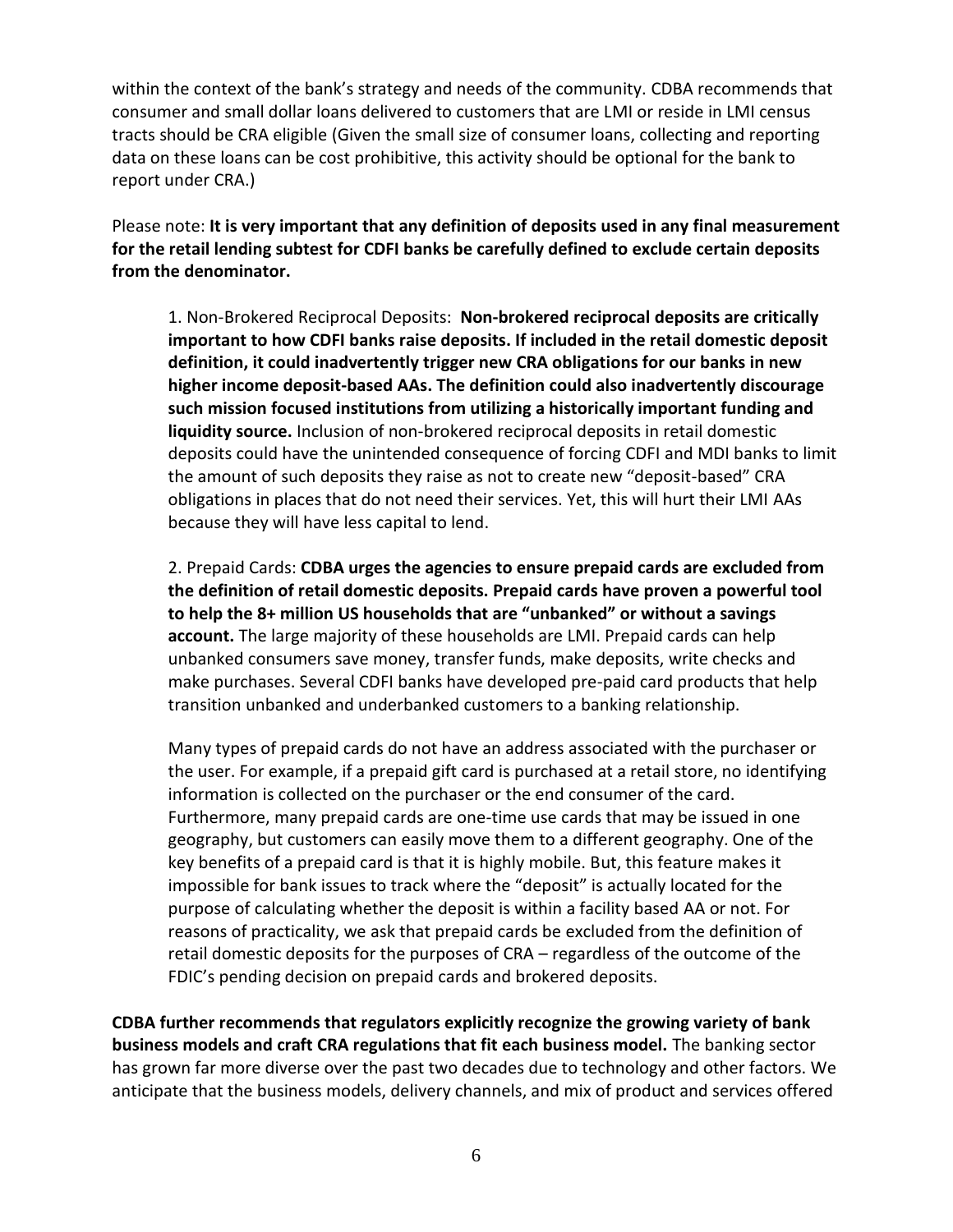by banks will continue to evolve in response to advancing technology. Within CRA, banking regulators already recognize some non-traditional bank business models, and even these have subsets that defy categorization.

A bank's business model has a strong bearing on how it reaches and serves customers. A traditional community bank is principally located in, collects deposits, and serves a defined local geography. Thus, their CRA AA should reflect this targeted geographic focus. By contrast, an internet bank or credit card bank may raise deposits and serve customers on a nationwide basis: their AA should include both the local community in which they are chartered, the broader geographies they actually serve (e.g. state by state across the nation) *and* the accessibility and targeting of their products and distribution tools.

Further, CDBA would like the Agencies to consider large bank or internet bank's institutional rank or market share when determining if they must include a county in their assessment area. Loan data submitted by banks for HMDA and CRA compliance is already available to use for this analysis. CDBA makes this proposal in order to assure that more CRA-motivated resources reach rural, low-income counties, such as the Mississippi Delta region, where there are few physical bank branches. While many lenders without local branches may have a significant market share in these counties, they currently have little CRA obligation and make little, if any, effort to offer community development activities. CRA obligations are unlikely to be fairly apportioned among lenders if assigned based on the relative number or volume of loans in a very large institution's portfolio. Loans in counties with populations under 30,000, compared to loans in urban areas with populations in the millions, are unlikely to trigger a CRA obligation. We suggest including local market share as a consideration to establish AAs in order to shift a fair portion of CRA resources to rural counties.

Similarly, limited purpose and wholesale banks principally take deposits from and make loans to a broad geography. Limited purpose and wholesale banks should no longer be permitted to select only local AAs that are significantly smaller in scope than their real service areas. Large Banks with a national or super-regional focus that have a business model with a mix of retail, internet, credit card, or other delivery strategies should be required to have corresponding CRA strategies that reflect their delivery channels. Unless CRA is adapted to reflect the evolution of alternative business models and delivery channels, technology will continue to exacerbate an inequitable application of CRA between traditional and non-traditional banks and create significant loopholes for some institutions to avoid meaningful CRA obligations.

### **RESPONSES TO QUESTIONS POSED IN THE ANPR**

### *Section III. Assessment Areas*

### *Facility Based AAs*

CDBA agrees with the proposal that AAs should continue to be "grounded" around branches for the majority of banks for the foreseeable future. However, technology is fundamentally reshaping the financial services industry. Modernizing CRA to consider technology-driven delivery channels should be a key priority. CRA needs to incorporate the evolution toward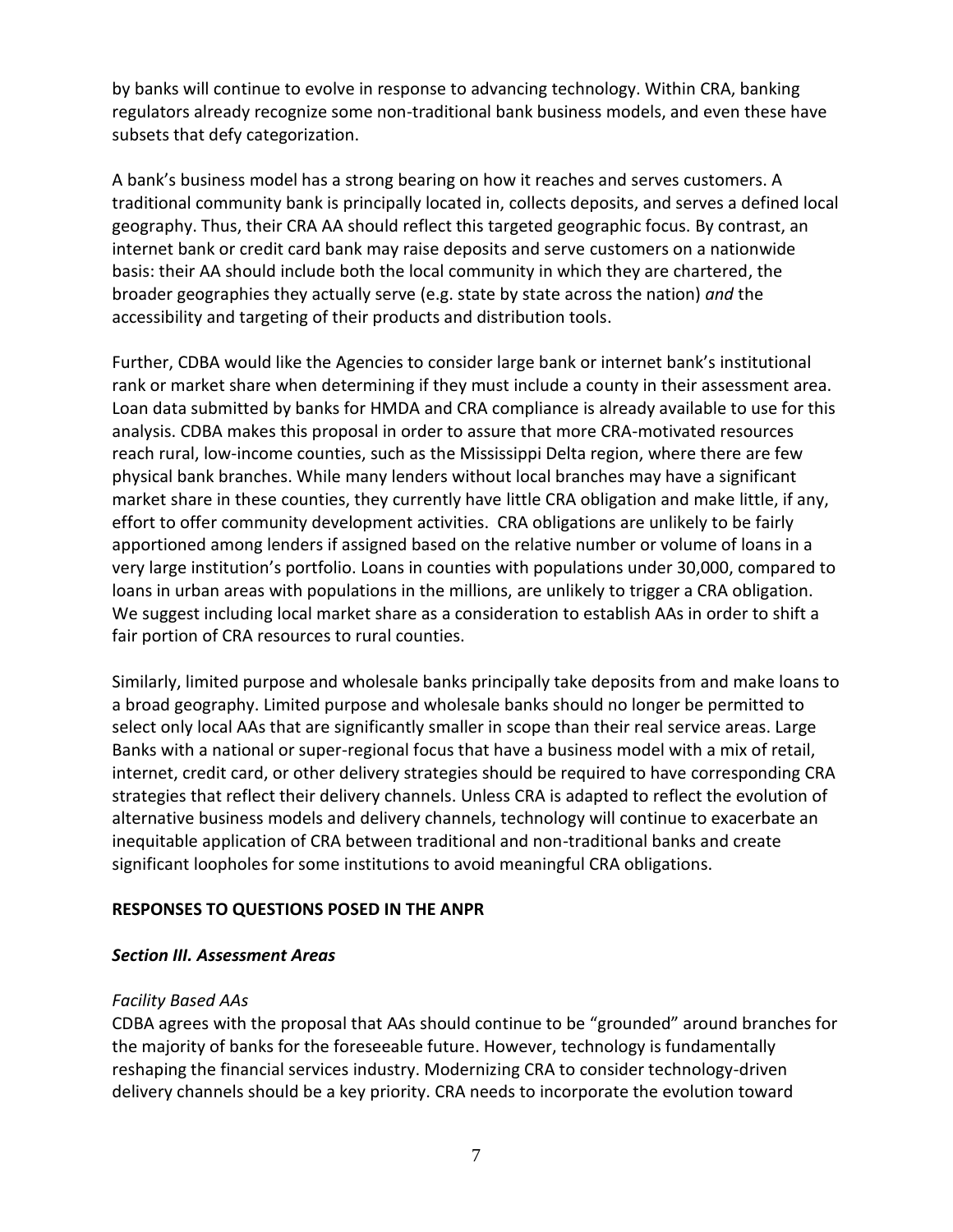mobile, internet, and other digital delivery mechanisms while recognizing the continuing importance of brick-and-mortar branches. Flexibility must be granted to ensure an orderly modernization of the industry is maintained by ensuring the ability of banks to serve LMI communities beyond that branch footprint, as long as they identify channels, such as relationships with CDFI depositories, to continue to meet the needs of communities that they continue to serve.

Per Question 5, we strongly support tailoring facility-based AAs by bank size, with smaller banks being able to delineate smaller political subdivisions, such as portions of cities or townships, as long as they consist of whole census tracts. We further support the extension of this proposal to all CDFI banks as part of our proposed business-model based approach.

Per Questions 6 and 7, since loan production offices and deposit-taking ATMs are not used inand-of themselves to drive deposit growth, these facilities should only be an opt-in to serve as a basis for establishing AAs.

#### *Potential New AAs*

An approach should be adopted which accommodates bank business models and encourages community development activity to be directed to areas of need. Banks with branch operations should continue to be evaluated on both their individual performance within branch-based AAs and at an institutional level, while given the option to be evaluated for activity conducted through alternative delivery methods that are designed to responsibly serve, and marketed directly to, underserved LMI communities regardless of their residency in the AA.

We are concerned that both lending-based and deposit-based AAs risk concentrating CRA retail and community development obligations in certain areas, regardless of need, creating even further heating of already hot CRA markets, and starving CRA deserts, such as Indian Country, and rural areas. The concentration of the majority of both loans and deposits in certain parts of the country means Banks would meet their obligations in those AAs and there would not be much left for the rest of the country, which is losing branches regularly since many branches are now practically held in our hands. There needs to be flexibility to direct CRA activity to areas that are in most need.

The CRA statute requires banks to serve the "convenience and needs" of the communities in which they are chartered to do business and have a "continuing and affirmative obligation to help meet the credit needs of the local communities in which they are chartered." As technology disrupts and unbinds financial service delivery to geography, regulators need to rethink their interpretation of the "convenience and needs" of the communities that institutions serve.

**The agencies should consider how CRA regulations could be reoriented to view services delivered via technology as a new form of "branch" office – focused not on the geography of any individual customer, but on the design and delivery of the tool itself (See our discussion of prepaid cards, above**). In this case, an alternative delivery channel might demonstrate its bank's responsiveness to the needs of its communities, by exhibiting certain accessibility, cost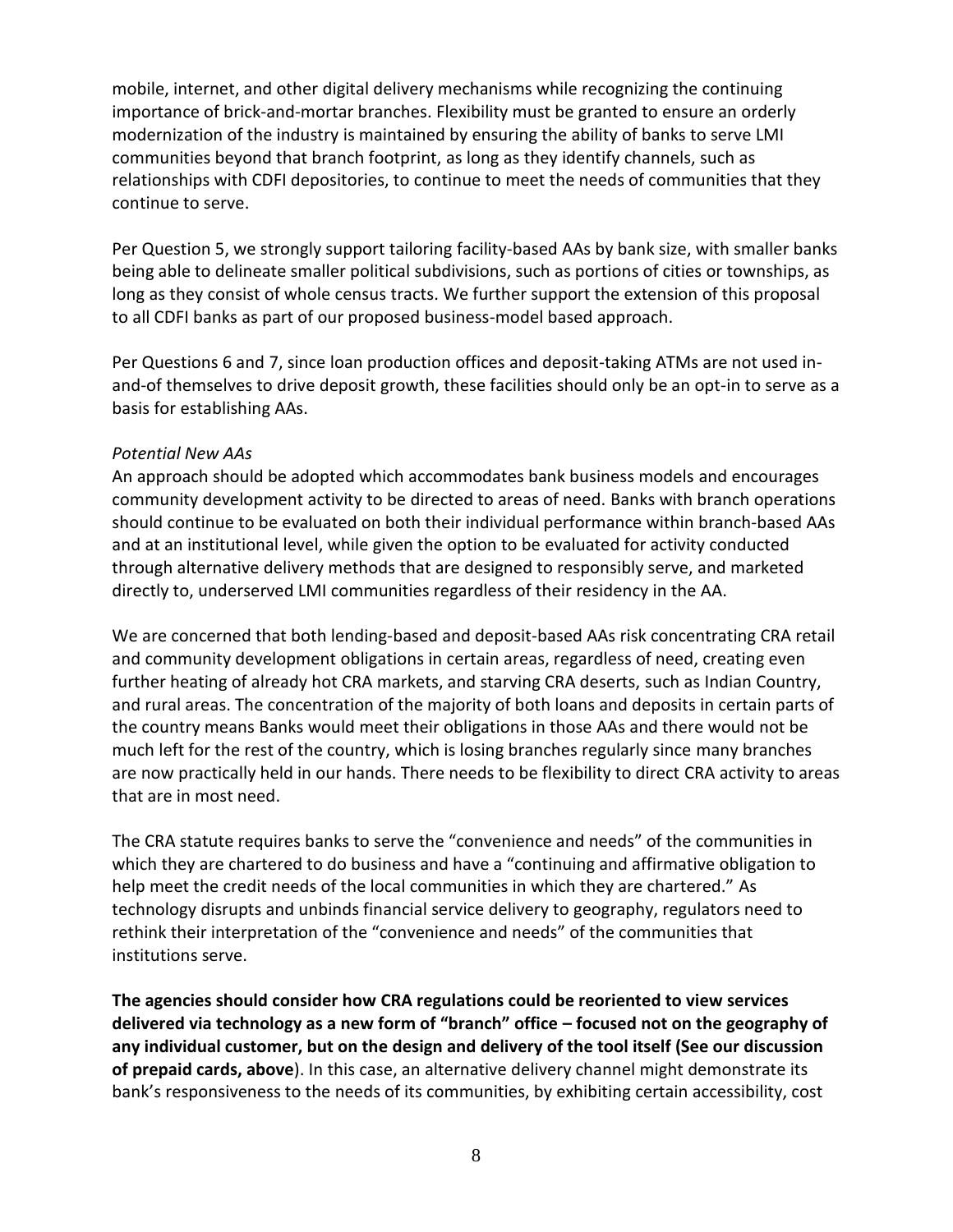and financial inclusion futures, along with a demonstration by the bank of a credible, sustained effort to target the product to an LMI community, such as a CDFI Target Market or Target Population. A revised CRA that includes a focus on financial inclusion will need to recognize a broader range of alternative financial services and delivery mechanisms and develop proxies for measuring financial inclusion – particularly among vulnerable populations. Technology driven products developed to foster financial inclusion, asset building and access to credit in LMI areas or within communities should contribute to a bank's CRA performance regardless of a target customer's otherwise branch-based AA.

#### *Section IV. Tailoring Evaluations Based on Bank Size and Business Model*

CDBA supports the creation of objective methods for measuring CRA performance, as well as improvements in transparency and consistency in implementation. We believe a blended approach must incorporate performance context, but can also balance a dashboard of key objective metrics to produce the best outcomes for banks and their communities.

CDBA believes the proposed metrics within the evaluation framework take important steps towards transparency and consistency, while incorporating performance context. However, as detailed below, while the metrics are more automated, they are not necessarily less complex than the current system. Where there is complexity, there is an increased likelihood of unintended consequences.

Rules that create *new*, permanent data collection regimes for banks risk imposing regulatory burden which will divert needed capital from communities. We are encouraged by the Federal Reserve's research and analysis that underlies the proposal. However, establishing consistent data collection and setting these thresholds should be the subject of further work, study and testing among the three Federal regulatory agencies. Wherever possible, as outlined above, existing sources of data should be relied on, and small bank and mission-driven banks such as CDFI banks, should be able to expect examinations that reflect their size and business model.

### *Small Retail Banks*

CDBA agrees with the Federal Reserve's stated goal to "tailor evaluations framework to bank size and business model." It is therefore appropriate for small retail banks to be permitted to choose to be evaluated under the current framework or the new framework, and per Question 11, **the default approach** should be to remain in the current framework and be permitted to opt-in to the new approach. Per Question 12, small retail banks electing the new framework should be assessed solely under the Retail Lending Subtest, unless they opt to have other activities considered. CDFI banks should have the opportunity to be evaluated under a previously suggested business model-tailored approach.

Per Question 13, we do not agree that either of the proposed thresholds (\$750 million or \$1 billion of assets) between small retail and large retail banks is appropriate. A large bank asset threshold should be set at a level that more appropriately reflects the complexity and capacities of traditional banks. Currently, the threshold for intermediate small banks is already 30% higher - \$1.322 billion. Meanwhile, the Federal Reserve's threshold between a small bank holding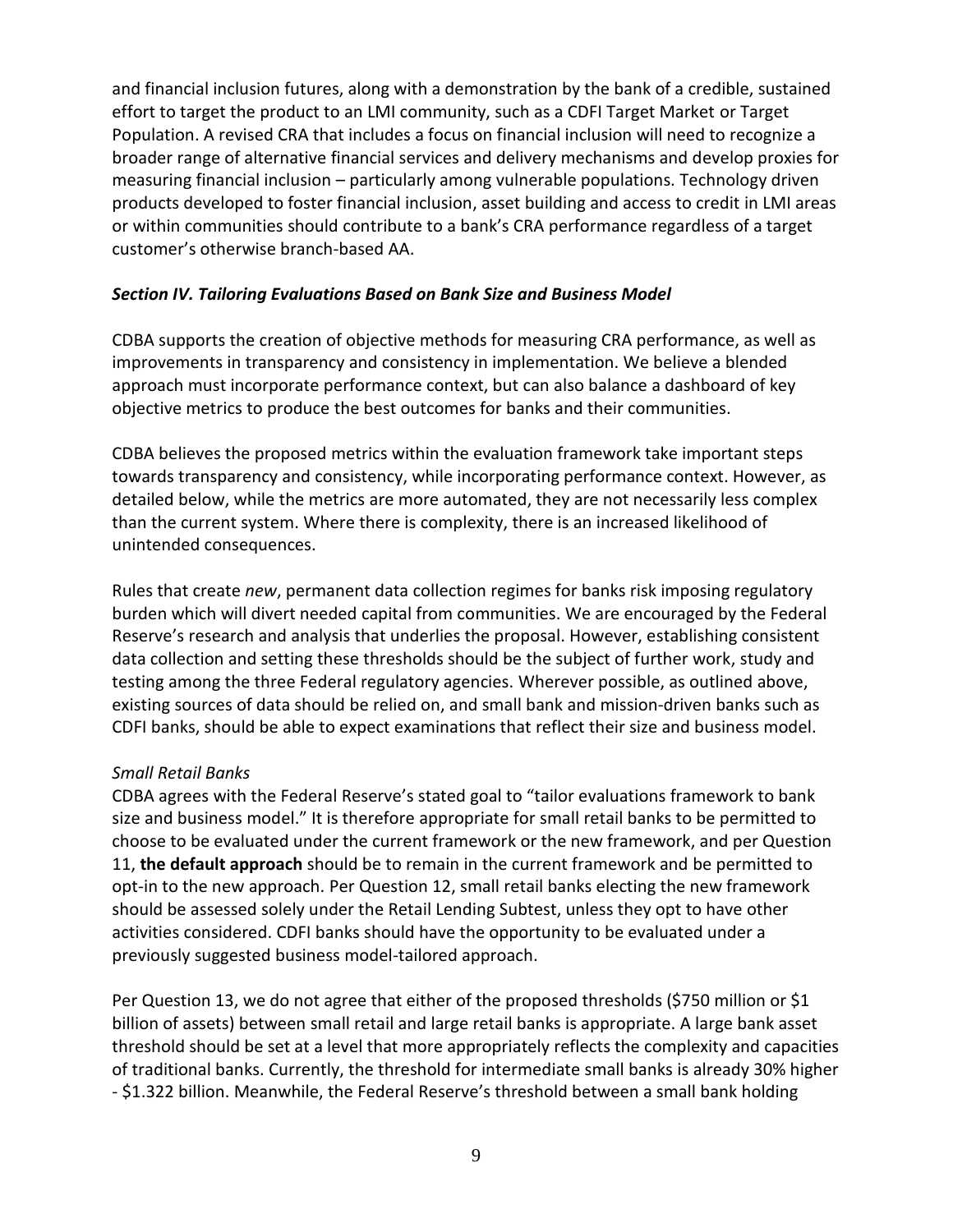company and a Large Bank holding company has been raised from \$1 billion to \$3 billion. Further, the OCC's CRA Final Rule threshold is \$2.5 million. A \$1.322 billion bank is much closer to its community and more likely to reinvest in the communities in which it raised deposits than a larger bank. There is a far greater risk that a bank with assets exceeding \$10 billion will raise deposits from one community and reallocate it to meet demand in a different community**. To ensure consistency, CDBA supports setting the threshold at the OCC's \$2.5 billion. CDBA recommends updating asset thresholds on a regular basis – the threshold should continue to adjust as it has under the current regime.**

## *Section V. Retail Test: Evaluation of Retail Lending and Retail Services Performance*

### *Large Retail Banks – Retail Lending Subtest*

CDBA believes it is appropriate to keep differentiated subtests for retail lending and community development for Large Retail banks. Specifically, we agree that the Retail test should consist of a retail lending subtest and a retail services subtest.

Per Question 14, the Retail Lending Subtest screen for "presumption of satisfactory" based on the geographic and borrower distribution of major product lines, with the opportunity to continue onto earning and "outstanding," is *only appropriate given properly established thresholds*. Without further data, we are unable to comment authoritatively on whether the 30% threshold is appropriate. This requires further analysis and consideration among the agencies.

We applaud the ANPR's effort to remain responsive to performance context by establishing benchmarks based on "communities" and "markets"<sup>1</sup> but, as above, this risks introducing more complexity. Where there is complexity, there is an increased likelihood of unintended consequences. Setting thresholds "low" as the proposal suggests risk diluting the impact of the CRA. Setting them "too low" could fail to encourage banks to serve LMI communities.

The use, to the extent possible, of data already reported for HMDA and CRA small business purposes is appropriate. However, further study of this proposal is merited. This is an opportunity to adopt business model appropriate data regimes. For example, many small banks, and most CDFI banks of any size, are either not HMDA or CRA small business data reporters. As we note on page 5, additional data such as that collected for CDFI certification, awards and reporting purposes, ought to be considered to reflect and be appropriate to the range of peer groups and business models represented in the banking industry.

Rules that create *new*, permanent data collection regimes for banks risk imposing regulatory burden which will divert needed capital from communities. Certainly, if there are to be metrics, there must be thresholds. If appropriate thresholds are set, this proposal might contribute to transparency and consistency on what constitutes "satisfactory" vs. "outstanding" performance. Establishing these thresholds should be the subject of further work and study among the three Federal regulatory agencies. Regarding Questions 19 through 21, **the agencies should not set standards for pass-fail or assignment of CRA ratings based on a metric** 

 $\overline{a}$ 

 $<sup>1</sup>$  Page 49</sup>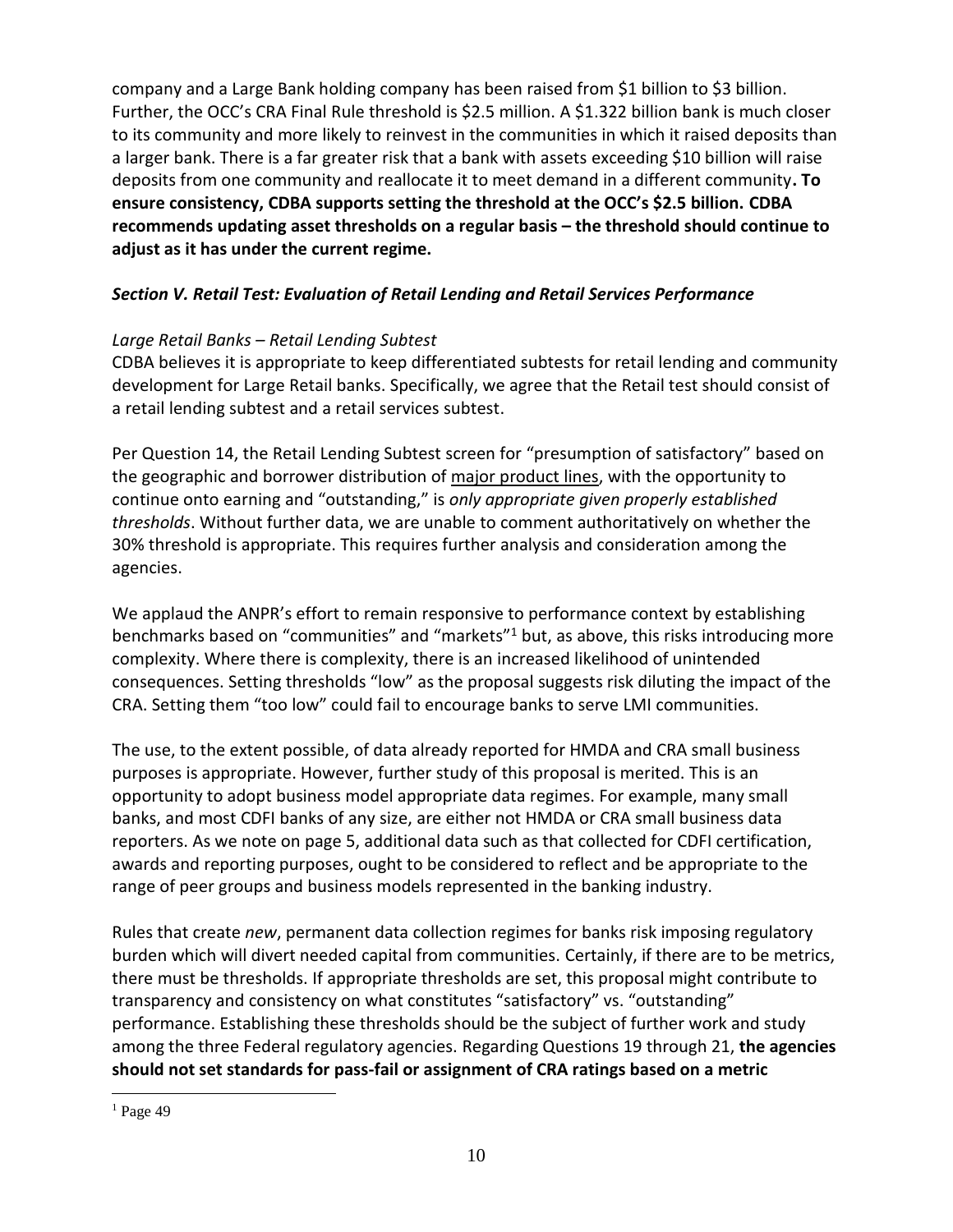### **outcome until the metrics themselves go through a new public comment process and the system is fully tested with real data.**

We caution that the introduction of a Retail Lending Subtest "Dashboard," as envisioned to include "Current Thresholds," "Performance to Date," and "Difference," may certainly contribute to increased clarity, consistency and transparency, but only where data collection is consistent and regular, and reflects business model and size context. While would almost certainly result in a variety of "Dashboards," given the variety of bank business models, this would be appropriate. For those banks that are not HMDA or CRA data reporting (CDFI banks), as described, it would be an unreliable tool if it proceeds in its limited proposed form**. We strongly believe all metrics must be evaluated within the context of each bank's business model (i.e. CDFI status), delivery channel mix of products and services, and market opportunity and challenges, especially if they are to be an effective tool for both planning and evaluation.**

#### *Large Retail Banks – Retail Services Subtest*

Regarding *delivery systems*, CDBA believes that CRA plays an important role in encouraging banks to maintain branches in and near LMI geographies. Branches remain an important delivery channel for providing services to LMI communities. However, CRA still needs to incorporate the evolution toward mobile, internet, and other digital delivery mechanisms. Therefore, CDBA supports the principle of the ANPR's proposed framework for Large Bank Retail which evaluates retail services under the twin categories of (1) delivery systems and (2) deposit products.

Per Question 15, the retail lending distribution metrics are not appropriate for all retail banks, and it is not clear they are appropriate even for Large Retail banks. The measure relies on an overly simplistic assumption that there is a direct correlation between the balance sheet (represented by deposits) of a bank and the "right" amount of CRA activity. The proposal attempts to make this assumption actionable using an awkward measure of the dollar value of qualified CRA activities to the value of domestic deposits. The policy rationale for creating such a credit allocation system is unclear and requires further exploration.

Per Questions 24, 26 and 28, which are related, examiners should continue to evaluate a bank's branch distribution based on location within LMI geographies. Banks should also be able request consideration of branches located within middle- and upper-income tracts that are adjacent to LMI tracts, but must then demonstrate that services offered at those branches are both accessible and marketed to adjacent LMI communities. Quantitative benchmarks for evaluating non-branch delivery channels risks unnecessarily and unproductively stifling innovation. Banks ought to be given the opportunity to provide *qualitative* justification for assertions of a channel's benefit to LMI communities outside of quantitative benchmarks.

CDBA recommends ensuring that retail services that benefit LMI people and places remain on the list of qualified activities. Under the current system, banks can get credit for these activities. While these activities may be harder to quantify, they are highly valuable to communities, and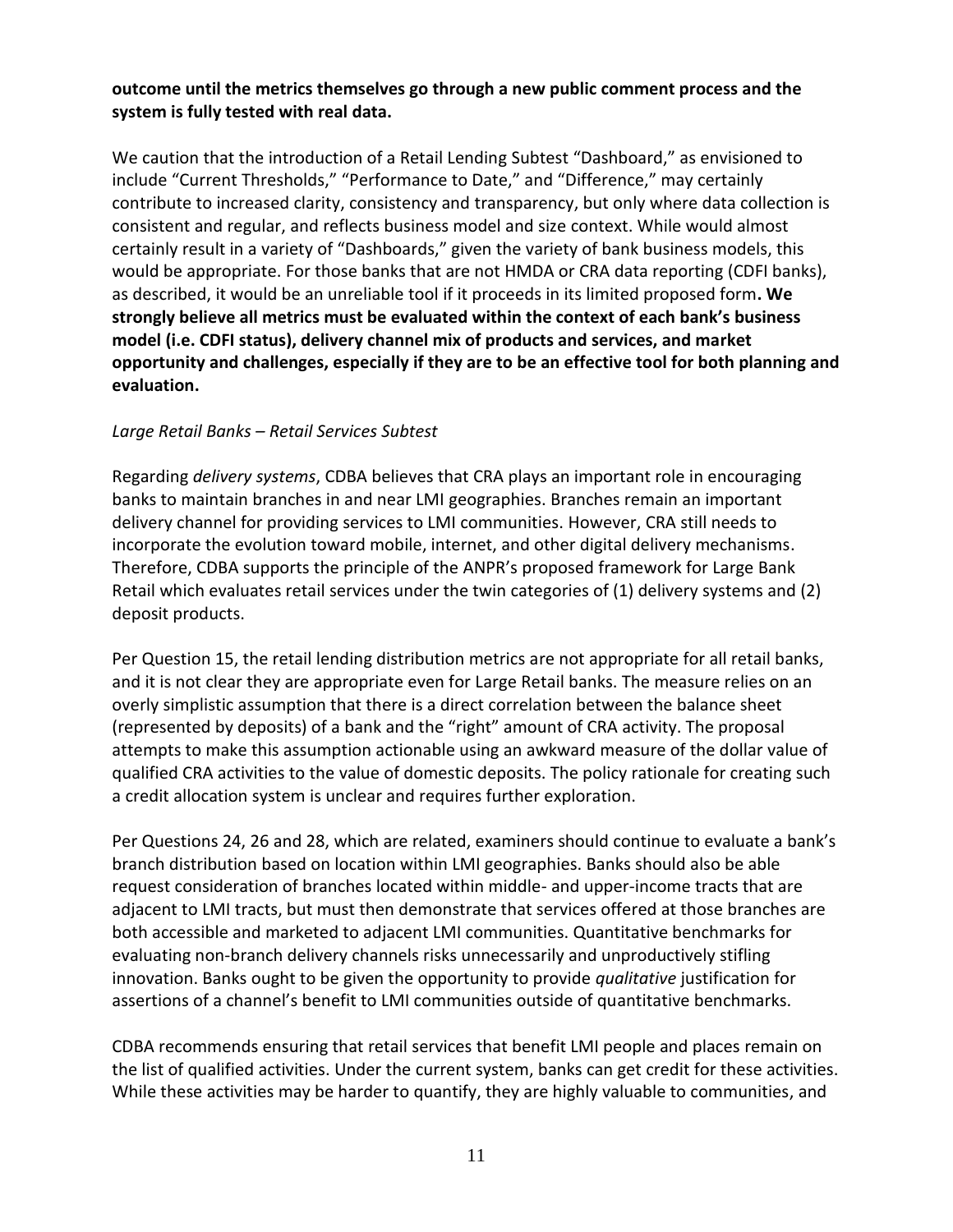the adoption by banks of innovative services should reflect the evolution of a bank's business model to effectively serve LMI communities where a branch-model is no longer supported. Simply, if banks must evolve to meet the needs of LMI focused communities outside of branches, they should be able introduce and receive CRA credit for compensating measures, such as partnering with a CDFI bank to deliver the service.

Per Question 25, the question of how to define banking deserts requires more study. We believe however, that the Bank Policy Institute's definition as "geographic area with no bank branch within 2 miles of the center of a census tract in an urban area, within 5 miles in a mixed area or within 10 miles in a rural area,<sup>2</sup>" is a reasonable place to begin the study.

Regarding *deposit products*, CDBA believes that CRA can play as important a role in encouraging LMI accessible product design as it can distribution channels. We applaud the ANPR's proposal to elevate the evaluation of deposit products that are responsive to the needs of AAs, and particularly LMI communities and consumers. For example, prepaid cards, as noted above, have proven a powerful tool to help the 8+ million US households that are "unbanked" or without a savings account. The large majority of these households are LMI.

As identified in the ANPR, other products commonly offered by CDFI banks such as "Bank-On accounts," "Low-cost transaction accounts which are accessible through debit cards or generalpurpose reloadable prepaid cards," "individual development accounts (IDAs)," "accounts with low or no monthly opening deposit or balance fees," "accounts with low or no overdraft and insufficient funds fees," "free or low-cost government, payroll, or other check cashing services," and "reasonably priced remittance services" should be considered based on their availability, accessible design and demonstration of their intentional direction to LMI communities.

Regarding Question 29, evaluating these deposit products' impact presents challenges, given an implied new obligation to provide new information for evaluations, but their contribution to the financial health of LMI communities is substantial. Prepaid cards in particular have proven a powerful tool to help the 8+ million US households that are "unbanked" or without a savings account. The large majority of these households are LMI. Prepaid cards can help unbanked consumers save money, transfer funds, make deposits, write checks and make purchases. Several CDFI banks have developed pre-paid card products that help transition unbanked and underbanked customers to a banking relationship. A CDFI bank which chooses to provide impact data on any of the products above should be given the option to do so in order to enhance contextual understanding, (data provided to the CDFI fund for certification or other purposes should be accepted in these circumstances) but a CDFI bank should not be required to do so.

### *Section VI. Retail Lending Subtest Definitions and Qualifying Activities*

 $\overline{a}$ 

In regards to questions 33, 34 and 35, CDBA believes that for many small banks, the volume of loans required to reach a statistically meaningful percentage just cannot be reached. Trying to

<sup>2</sup> Bank Policy Institute, "Some Facts About Bank Branches and LMI Customers," April 4, 2019 www.bpi.com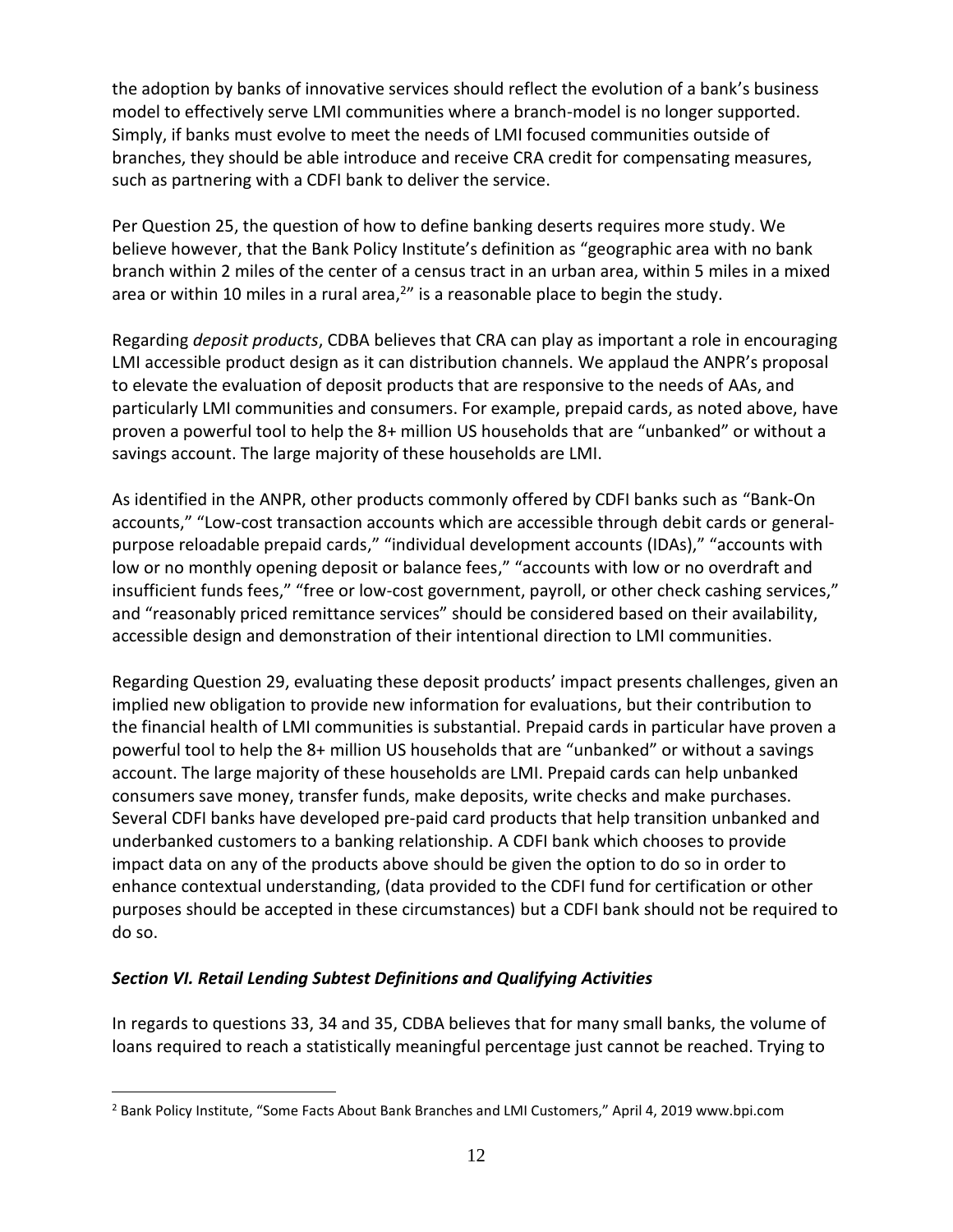derive a percentage from originations less than 20 originations per year in each AA could be problematic. Many small banks – particularly in rural communities – do not originate that many loans across multiple product lines. This does not, however, negate the importance of each individual small dollar or consumer loan. To the contrary, these loans are extremely important components of CDFI banks' services to the LMI communities that they target.

Unfortunately, due to the size of many of these institutions, as well as the varied nature of many lines of small loan and consumer lending, banks would have limited data points for conducting an analysis – meaning the results could be swayed by only a few loans. This could make the difference between passing or failing a test. If a bank fails a test for a single product line, so designated due to circumstances including the small size or market of the institution, they might risk failing the entire test. Again, market context plays an important role in determining whether a product line should or should not be considered as part of a CRA evaluation. Any final rule should clearly articulate how it will be business model-responsive to acknowledge this.

Regarding Question 37, CDBA supports increasing the size cap of loans to small businesses and small farms from \$1 million to \$2 million. We further believe the regulatory agencies should ensure that any evaluation process gives banks robust incentives to encourage them to continue providing small business and small farm loans under \$1 million and serving small businesses and small farms with under \$1 million in revenue. We also urge you to consider how a business model-responsive CRA can provide extra incentives for banks serving populations historically disadvantaged in accessing small business credit and affected by systemic racial wealth gaps.

Regarding Questions 40 and 41, CDBA supports broadening consideration for retail lending activities conducted in Indian Country, particularly activities that support essential community facilities (such as schools and hospitals). We believe strongly that these activities benefit targeted areas of need, and are an essential component of a robust community development program. We support the approach that qualitative aspects of a bank's performance would include a review of any retail activity conducted in Indian Country, including loans to low-, moderate- and middle-income borrowers.

## *Section VII. Community Development Test: Evaluation of Community Development Financing and Community Development Services Performance*

#### *Community Development Test – Financing Subtest*

CDBA supports a Community Development Test for Large Retail Banks that would include a Community Development Financing Subtest and a Community Development Services Subtest. However, while the Federal Reserve proposes that the Community Development Test would apply only to large retail banks and wholesale and limited purpose banks in order to tailor performance expectations by bank size and business model, CDBA urges that any final framework continue to allow small banks to elect to have community development-qualifying activities evaluated as part of their examinations.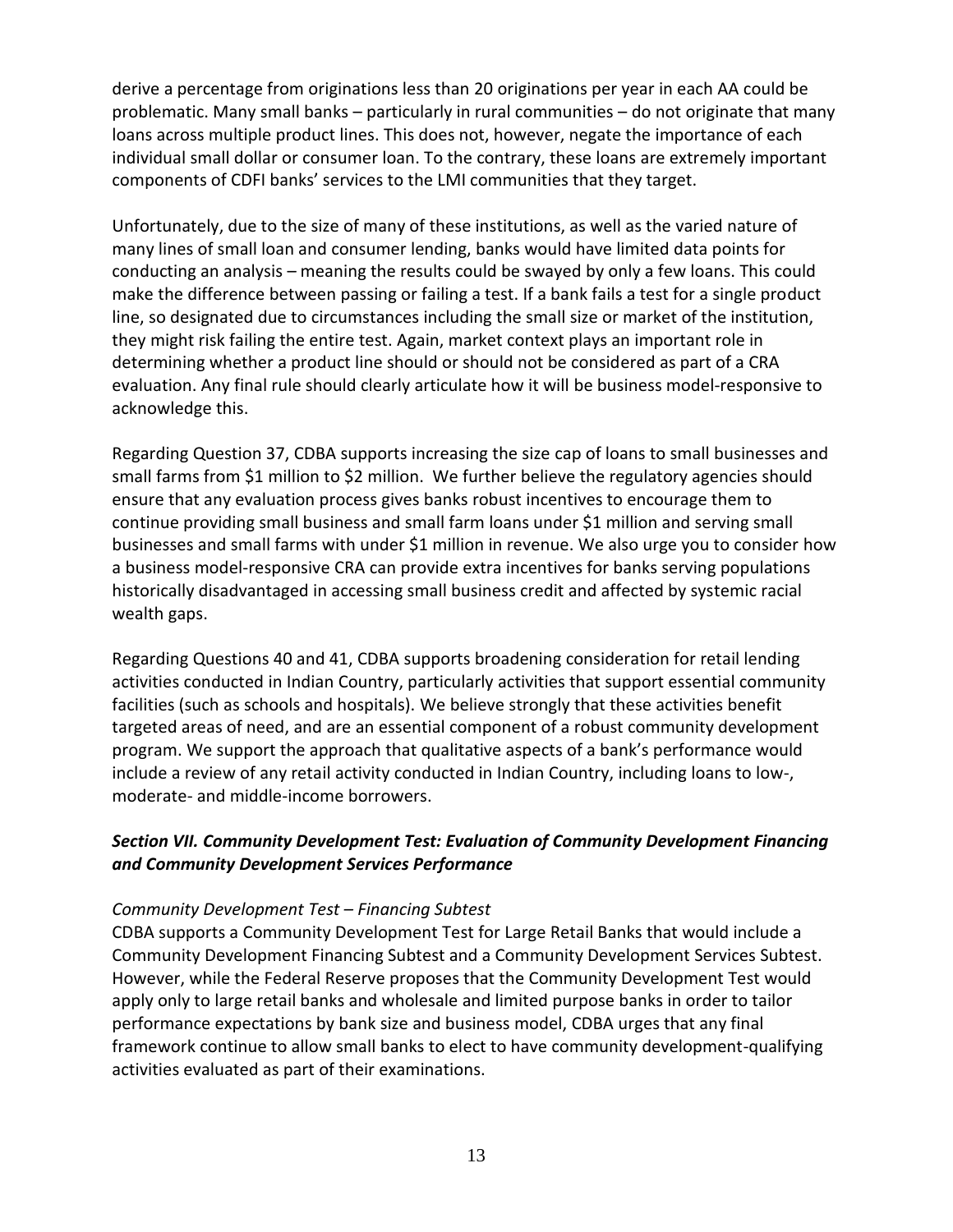We note that performance context should continue strongly influence the opportunities for undertaking Community Development activities. General performance standards risk producing the opposite result as what is intended. No matter how sophisticated, we do not believe a formula-based approach can adequately capture the nuances of every community – and could easily result in harm to our banks and communities. A solely formula-based approach may be transparent, but is highly likely to produce arbitrary and inconsistent results. We support the ANPR's acknowledgement of this in the clarification that "A bank that does not surpass a quantitative threshold reflecting 'satisfactory' performance may still be assigned a 'satisfactory' or even 'outstanding' conclusion based on an examiner's review of performance context factors and a detailed review of the banks activities." This framework could help examiners account for variations in the types of community development activities that banks engage in." Whichever metric is adopted, this is, in our view, an essential clarification.

Regarding Question 42, we believe that the proposal to combine community development loans and investments under one subtest has merit, and should be carefully considered for its potential to encourage patient capital and more community development activities in areas "with significant unmet credit needs." As regards the treatment of donations, CDBA recommends that the Agencies review where they are considered, as their lack of investment return makes them unlike investments. The absence of an obligation makes donations a high value "investment", but even very impactful donations get subsumed in many CRA exam investment tests due to their relatively small size. Regarding Question 43, *CDBA strongly believes that it is inadequate to only consider the ratio of dollars of community development financing activities to measure the level of community development financing*. Focusing only on dollar amounts in community development financing products is a disincentive to participation in smaller, impactful activities (e.g. making insured deposits in CDFI banks, or participating in the secondary market for SBA 504 loans) especially in small and rural markets, where need is high but the dollars required are smaller than in more competitive markets. CDBA strongly urges the development of a metric that encourages smaller dollar community development qualifying activities, and includes consideration for number of transactions.

Regarding Question 45, CDBA supports a closer examination of the proposal to develop local and national benchmarks in evaluating large bank community development financing performance to account for differences in needs and opportunities across AAs and over time. This examination should rely on thorough analysis based on actual historic data. Any eventual benchmarks should be responsive to the performance context of an institution, and include both number and dollar volume of activity.

Regarding Question 47, the idea of "impact scores" as a data based alternatives to "multipliers" has merit and should continue to be explored. We caution however, that while the number of new housing units or jobs created are themselves "quantities," they are more useful in a "qualitative" sense for these purposes. The performance context will help determine, for example, the relative value of 10 units of affordable housing in a rural market vs. 100 units in a dense, urban market.

*Community Development Test – Services Subtest*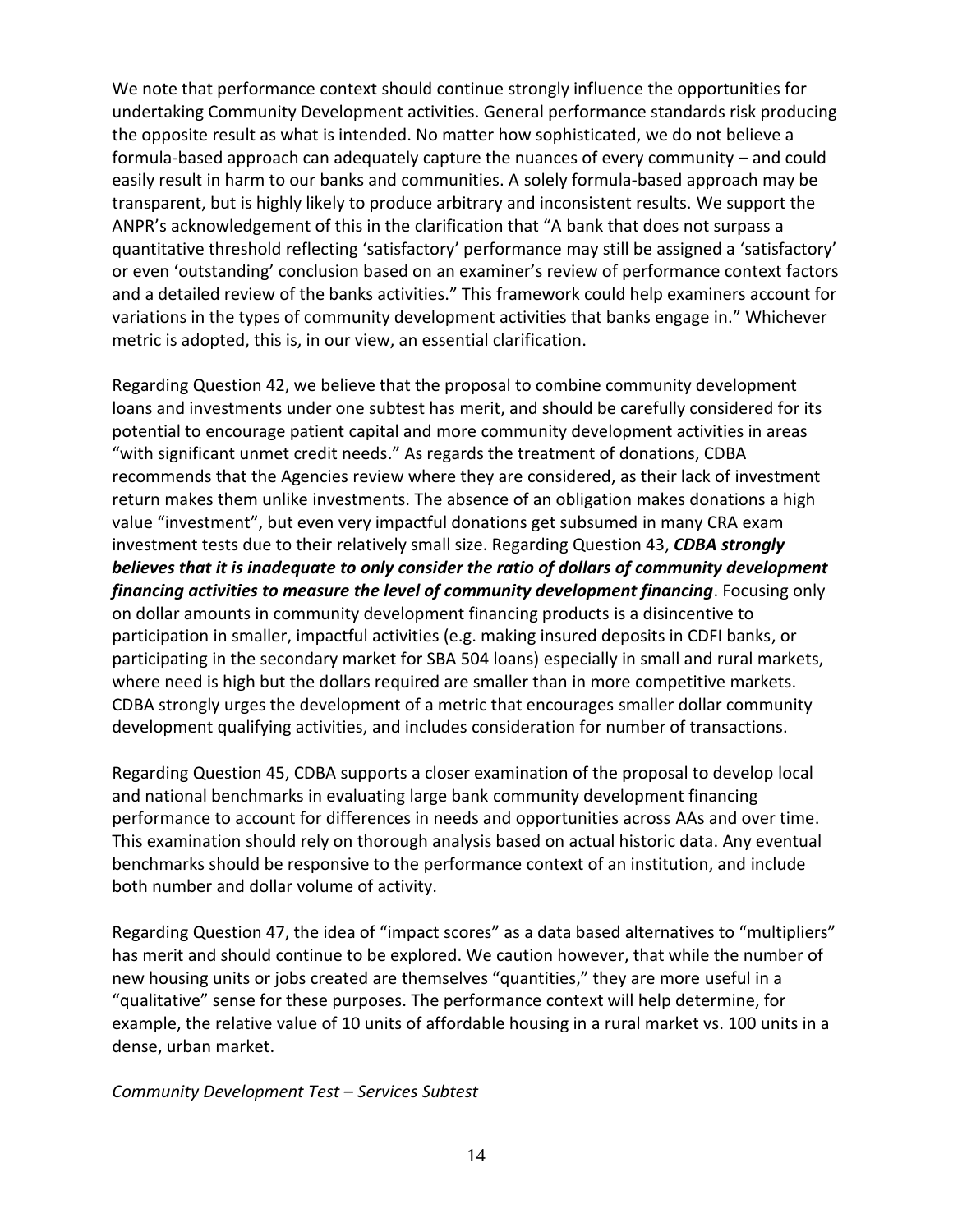Regarding question 48, CDBA supports a primarily qualitative approach to community development serves that also acknowledges quantitate measures. Regarding Question 49, we refer to our cautiously supportive language above regarding impact measures as an improvement over multipliers that nevertheless require study and care. For example, we strongly believe the most important and effective Development Service that CDFIs offer is oneon-one technical assistance (TA), provided in conjunction with a product or other service. Setting strict parameters for Development Services particularly harms the customers of depository CDFIs that offer a wide range of financial products and services. Particularly in the case of CDFI banks, the nature, frequency, and amount of community development services provided by a CDFI to its customers must be flexible. Every customer is different, and CDFIs of all types are experts in recognizing and responding constructively to each customer's individuality.

For the purposes of CRA compliance, CDBA believes that community development services should continue to be required to demonstrate a clear nexus between the activity and benefits created for LMI populations. Regarding Questions 50 and 51, CDBA supports amending the term "CD services" to allow banks to receive CRA credit for all volunteer hours provided to a CD project (i.e. not just financial service related hours) to the extent the volunteer activities benefit LMI individuals and families. At the same time, CDBA urges the agencies to provide greater clarity in respect to how activities that "partially" or "primarily" benefit LMI individuals or families will receive CRA credit. Consistent with current practice, if an activity "primarily" benefits LMI individuals or families the bank should get full CRA credit. In the case of an activity that "partially" serves LMI individuals or families, CDBA recommends that a bank receive prorata credit based on the extent to which such activity serves LMI populations.

The quantitative expression of a bank's services value should consider total number of hours of community services. For example, "informal" conversations that provide timely, dispassionate advice are the core of a CDFI's relationship with its customers. Examples of these critical moments include explaining the benefits of a no-minimum balance checking account, outlining the relative costs and advantages of a longer loan term, or encouraging a customer to deposit a portion of a tax refund into a savings account. The hours dedicated to this work on the front line of a CDFI are as reflective of the impact as the dollars behind the wage of the individuals. **We also believe the depth and frequency of this activity should be factored into a CRA grade.**  For example, currently a bank holding monthly financial literacy workshops can receive the same consideration as a small bank holding a single, one-time workshop. The resources devoted by the small bank should not be undervalued.

#### *VIII. Community Development Test Qualifying Activities and Geographies*

CDBA applauds efforts to clarify and provide certainty about what activities would be considered under the Community Development Test, as well as clarifying where a bank could receive credit for community development activities outside of AAs. CDBA further believes that *efforts to encourage more community development activity through mission-oriented banks and financial intermediaries, including depository CDFIs and MDIs, are of particular importance*. We further applaud efforts to provide effective "ex ante" clarity regarding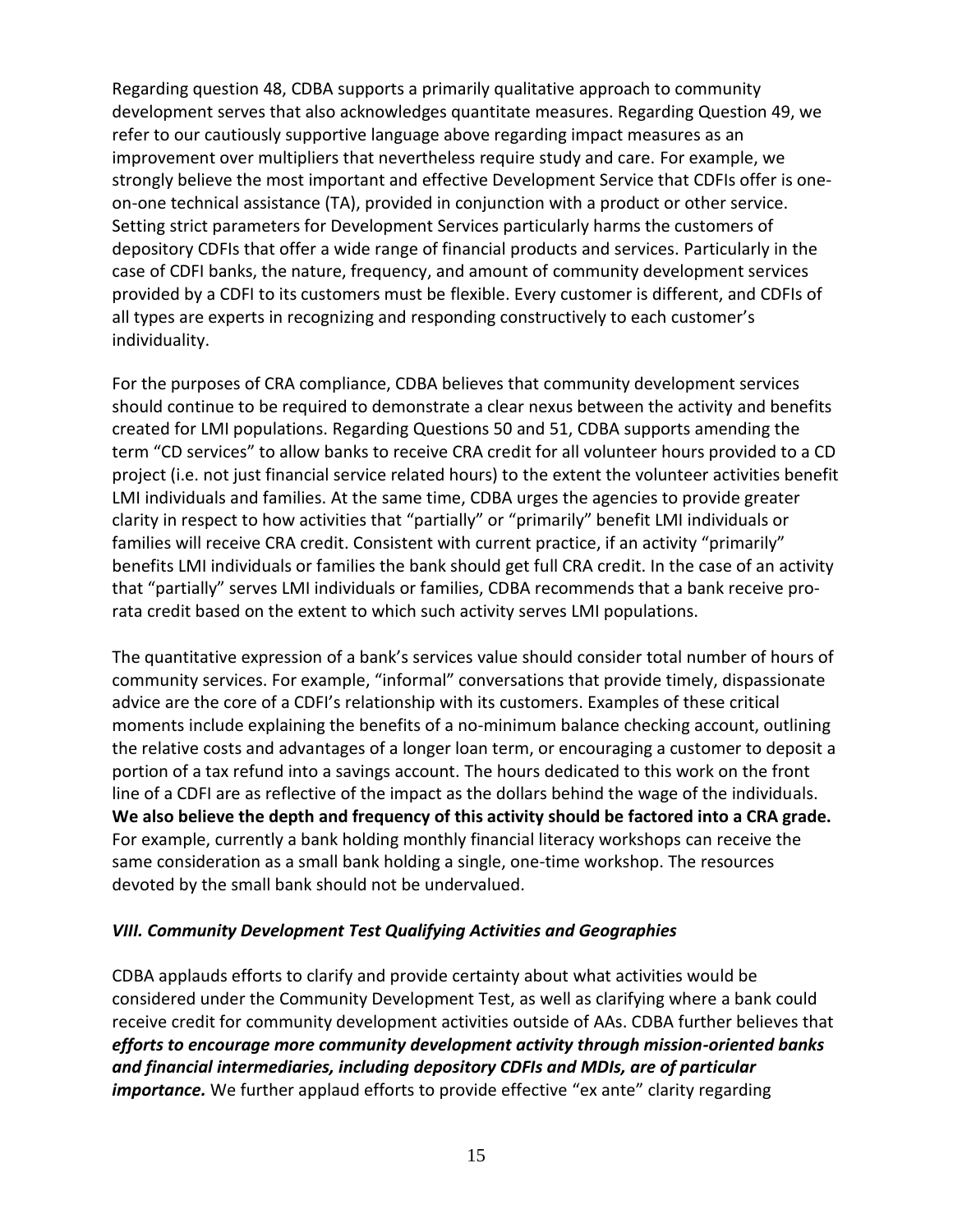qualifying activities by publishing an illustrative list of example activities and providing a preapproval process, as long as such lists are open to review for inclusion of new and emerging activities, and a pre-approval process is sufficiently streamlined to respond within 60 days, and activities taken based on that information are protected as valid as of the date of the list being published and approval being given.

As expressed above, CDBA strongly urges the agencies to provide greater clarity as respect to how activities that "partially" or "primarily" benefit LMI individuals or families will receive CRA credit. Consistent with current practice, if an activity "primarily" benefits LMI individuals or families the bank should get full CRA credit. CDBA recommends that a bank receive pro-rata credit based on the extent to which such activity serves LMI (including Native and otherwise underserved) populations. For example, if a bank provides financing support to a mixed income housing development, they should receive a pro-rated share of CRA credit equivalent to the portion of LMI households served.

As above, CDBA recommends that ALL CRA qualified activities be required to demonstrate a clear nexus between the activity and benefits created for LMI geographies or populations. We further emphasize that any final rule must ensure that community development financing activities ensure long-term affordability and limit displacement. The success of any CRA reform must be measured by whether it results in more credit and services delivered to LMI people. While the various questions and scenarios for discussion related to definitions of affordable housing are thought provoking, we believing that returning to these principles will provide the best guide for reaching conclusive answers that ensure the desire result while preserving the flexibility of banks and their partners to respond to needs.

*Definitions for Community Development Subcomponents – Affordable Housing*

CDBA supports the continuation of the definition of the term "affordable housing" to refer housing that is targeted to LMI individuals, and we agree that this definition should continue to include subsidized housing. Proposed new regulatory language that would "specify that a housing unit would be considered affordable if it is purchased, developed, rehabilitated, or preserved in conjunction with a federal, state, local, or tribal government affordable housing program or subsidy, with the bona fide intent of providing affordable housing," will contribute clarity. It is vitally important to ensure that both preservation of existing affordable housing, as well as production of new housing, are stated as qualifying purposes. Per Question 52, subsidized affordable housing, unsubsidized affordable housing, and housing with explicit pledges or other mechanisms to retain affordability should all be included the definition of affordable housing.

However, CDBA opposes a blanket rule stating that a unit of unsubsidized housing must be both affordable and located in "either an LMI geography or a geography where the median renter is LMI." (Emphasis CDBA). This idea risks perpetuating the concentration of certain types of housing in communities that have historically struggled to overcome prejudicial practices such as redlining. We urge that this proposal not be pursued. We do believe that preserving unsubsidized housing (i.e. naturally occurring affordable housing, or NOAH) should be included for consideration, and we acknowledge the challenges in confirming its existence for these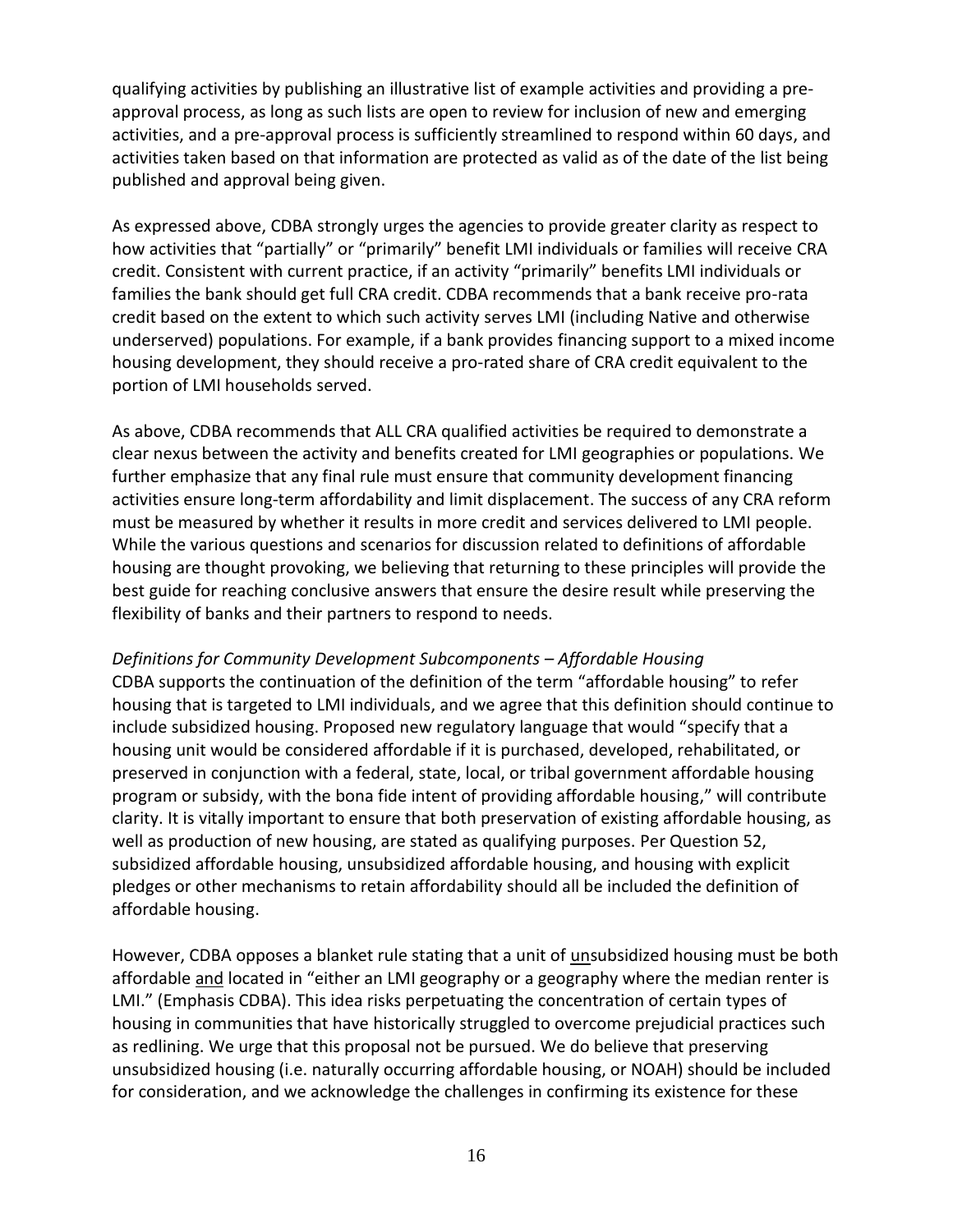purposes given the lack of tools for certifying tenant income. We strongly urge that alternatives to certifying NOAH affordability continue to be considered.

Regarding Question 54, CDBA recommends that loan originations receive greater CRA consideration than purchasing CRA qualifying mortgage backed securities. Community development loans purchased from other lenders as part of a loan participation or loans purchases as part of a lending pool or consortia should be treated the same as a loan origination.

*Definitions for Community Development Subcomponents – Community Services* CDBA agrees with the Federal Reserve that it is "important to maintain the focus of this community development subcomponent on community services 'targeted to low- or moderateincome individuals.'" Regarding Question 56, of the options under consideration to determine LMI targeting of services, CDBA does not believe that a geographic proxy alone is sufficient, although it can be useful. Ideally, criteria would build on current guidance by both clarifying, and expanding upon, the proxies that banks can use to demonstrate that 50 percent of participants served by a program or organization are LMI individuals. The Federal Reserve's proposed examples of recipients of federal disability programs and federal Pell Grants support this purpose.

*Definitions for Community Development Subcomponents – Economic Development* CDFI banks are committed small business lenders – 37.7 percent of CDFI banks identify their primary line of business as "business finance", and 19.7% identify it as a secondary line, according to the CDFI Fund.<sup>3</sup> CDFI banks intimately understand the needs of underserved and disinvested communities. In fact, large portions of the people and communities served by CDFI banks consist of communities that have experienced discrimination, targeting by predatory providers, and a lack of opportunity that undermines long-term economic stability.

CDFI banks support efforts to ensure the definition of economic development encourages undertaking activities that finance "the smallest segment of businesses and farms that may still face specific unmet financing needs." In this sector especially, it is crucial to ensure flexibility for the purposes of CRA compliance. We strongly agree that one way to achieve this, is to "specify() that economic development activity focused on the smallest businesses, smallest farms, and minority-owned small businesses would be considered responsive and impactful in developing a Community Development Test conclusion or rating." However, it is insufficient to state this without specifying what the material benefit in CRA rating will be, in contrast to undertaking larger loans to larger business which can likewise hold an expectation of strong job creation, preservation or other benefits. CRA could incentivize this with the inclusion of very small loans to very small businesses (based on number of employees or annual revenue) on community development loan registers as well as on small business loan register. This might provide extra recognition to lending directed to very small and micro-businesses, which are frequently start-ups, women-owned and/or minority-owned. This is similar to the incentive provided for multi-family affordable housing loans, which may be included on HMDA Loan Application Registers as well as Community Development Loan Registers.

 $\overline{a}$ <sup>3</sup> CDFI Fund "Snapshot" 2019.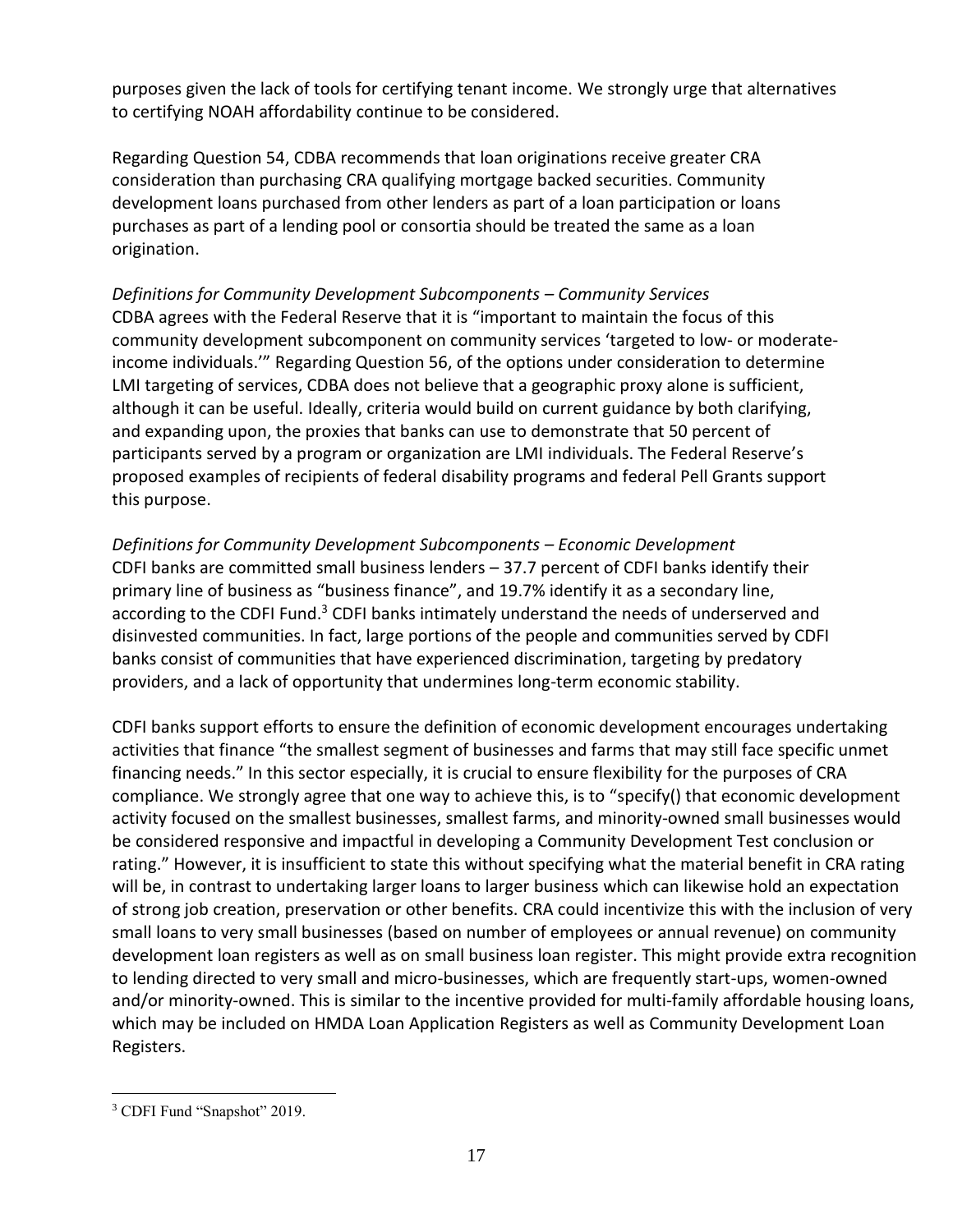Regarding Questions 57 and 58, **CDBA recommends expanding the definition of a CRA eligible small business, while still giving greatest CRA consideration to the smallest business loans.**  Currently, the regulators define an eligible CRA small business loan as one that is \$1 million or less to a business with \$1 million or less in income. To ease reporting, we strongly urge the regulatory agencies to use the definitions of the Small Business Administration (SBA). The SBA has a welldeveloped small business "size standards" definition for qualification under its programs. The SBA's size standard definition includes industry, number of employees, and average annual income. A large portion of CDFI banks engaged in small business lending use SBA programs; thus, making the standards better align will reduce the data collection and reporting burden. In addition to lending through SBA programs or approved vehicles (e.g. small business investment companies (SBICs)), CRA should clarify that CDFI banks and entities under their control, that also have a demonstrable focus on serving small businesses, are qualifying vehicles for economic development-related investment or participation lending.

Regarding Question 59, CDBA recommends that all services associated with workforce development programs be considered CRA eligible as most such programs are focused on helping LMI workers build job skills. Our member banks cite inconsistent treatment of workforce development activities by examiners.

*Definitions for Community Development Subcomponents – Revitalization and Stabilization* As above, we emphasize that any final rule must ensure that community development financing activities ensure long-term affordability and limit displacement. This is particularly important in the case of revitalization and stabilization. In regards to Question 60, we support codifying the types of activities that will be considered to help attract and retain existing and new residents and businesses, and maintained that in a list much in the same way as a list of CRA qualifying activities.

In regards to Questions 61 and 62, context is an important consideration in determining whether infrastructure should be an eligible CRA activity. CRA credit should only be permitted in documented cases where conventional public sources or non-CRA related private funding sources are not available or unable to fill a need (i.e. rural broadband). In areas with ample public resources, this provision could be easily abused (i.e. credit for stadiums located in LMI census tracts). Consistent with the purposes of CRA, banks should receive credit for infrastructure projects if such activity primarily benefits LMI individuals or families. CDBA recommends that if an infrastructure project serves an entire community, the bank should receive a pro-rated share of CRA credit equivalent to the portion of the infrastructure projects users that are LMI. If an LMI benefit cannot feasibility be determined, then the project should be ineligible for consideration as community development.

CDBA supports inclusion of activities that support essential community facilities (such as schools and hospitals) that benefit or serve LMI individuals, LMI census tracts, or other targeted areas of need, such as distressed areas or Indian country. As previously, the extent of benefits provided to LMI individuals should be established and CRA credit allowed accordingly. In the case of places designated as Medically Underserved Areas by the U.S. Health Resources and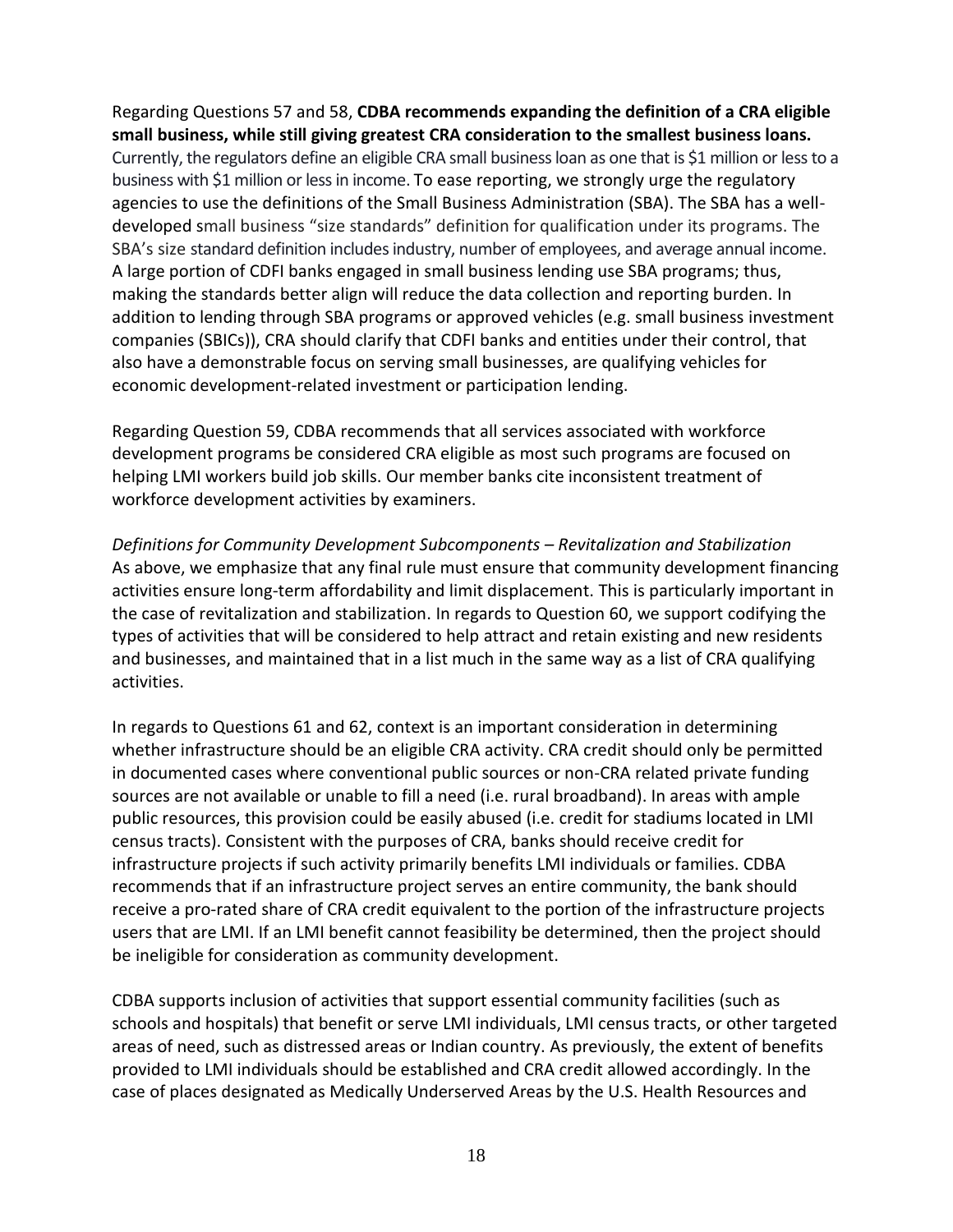Services Administration (HRSA), CDBA recommends that all of banks' support to health care facility projects be considered CRA eligible.

## *Definitions for Community Development Subcomponents – Minority Depository Institutions and other Mission-Oriented Financial Institutions / Community Development Financial Institutions*

We applaud the Federal Reserve's ANPR for proposing to grant automatic community development consideration for community development activities with Treasury Department-certified CDFIs. Traditional bank investments in CDFIs, including CDFI banks, absolutely must receive equal treatment under CRA as investments in MDIs and Low-Income Credit Unions. Regarding Question 64, providing CRA credit at the institution level for investments in mission-driven financial institutions such as CDFI banks would provide increased incentives to invest in these institutions.

During the past 20 years, locally-based, mission-focused financial institutions have emerged as uniquely positioned to fill the void created by industry consolidation. Our institutions are highly effective in addressing the credit and service needs of LMI communities because they have deep roots in these markets and understand local needs. As such, they are ideal partners to enable Large Banks to reach underserved LMI communities. Historically, however, the moneycenter banks have provided limited support to either CDFI banks or MDIs, even though doing so would generally be considered a CRA eligible activity. CRA could and should play a valuable role in incenting money-center banks to work with mission-focused banks. The decline in the number of locally-based banks and the consolidation of banking assets by a small number of \$100-plus billion money center banks has had profound effects on access to capital in LMI communities. As more credit decisions are made by geographically remote corporations and credit scoring models replace relationship banking, the ability of LMI communities and borrowers that "don't fit the box" to obtain adequate access to loans is compromised.

Federal policymakers first formally recognized CDFIs 20+ years ago with the creation of the CDFI Fund. For decades, CDFIs have consistently demonstrated strong performance in serving lowincome markets. Yet banking regulators do not recognize CDFIs under CRA in the same manner as MDIs and Low-Income Credit Unions. Currently, any bank can get CRA consideration for providing financial or other support to an MDI or Low-Income Credit Union – regardless of whether or not the entity is located within or serves a bank's AA. By contrast, a bank providing similar support to a CDFI can only be assured of getting CRA credit if the recipient CDFI is located in or substantially serving the bank's designated AA. *Regarding Question 67, all banks should absolutely receive CRA consideration for loans, investments, or services in conjunction with a CDFI operating anywhere in the country. We strongly agree that this approach would remove the geographic uncertainty about whether a CDFI's service area(s) appropriately overlaps with a bank's AA(s). This could also incent banks to invest in CDFIs that serve parts of the country with few or no bank AAs.*

CDBA also strongly recommends that CRA encourage banks to provide long-term support to CDFIs. Regulators should encourage banks to make long-term investments of capital, loans, and deposits to support depository CDFIs by giving CDFI instruments held in portfolio the same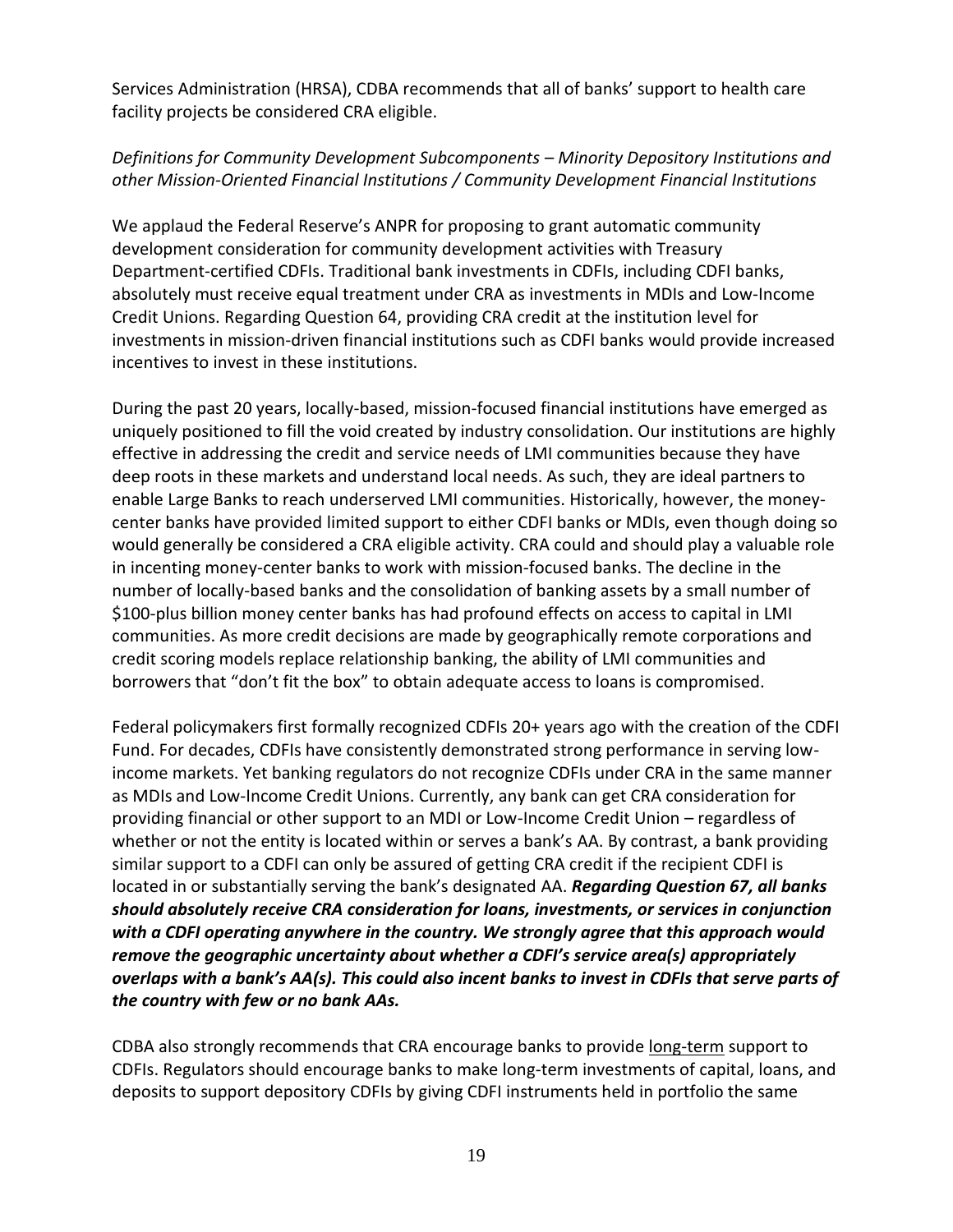weight as new originations (for community development purposes) in an exam cycle. This will be supported by giving equal weight under community development for both loans and investments.

### *Geographic Areas for Community Development Activities*

Regarding Question 68, CDBA believes that an approach that would consider community development activities anywhere within states, territories, or regions where a bank has at least one facility-based AA, with the activities counted towards the state or institution rating, has merit and should be carefully considered. Regarding Question 69, we also believe there is merit to designating geographic areas of need where banks could conduct activities outside of AAs, with those within AAs being "particularly responsive." CRA hotspots and deserts are exacerbated by traditional banks efforts to ensure they meet the undefined threshold of being "responsive to the credit and community development needs in its AA(s).

Combined with a branch focused AA, these proposals combine to form a new form of community development flexibility with a continuing obligation to branch based AAs.

### *Options to Provide Additional Certainty about Eligible Activities*

Per questions 71 and 72, and as stated above, CDBA believes an illustrative, non-exhaustive list of Qualified Activities and the process for timely updates are a good step in the right direction. We support the concept of using standardized metrics, responsive to bank business model, that in the words of the Federal Reserve, create "greater ex ante certainty will provide stakeholders with additional transparency about what, how, and where activities are considered." The list's effectiveness would rely on the inclusion of substantive case studies that would describe the project or activity and include an explanation of why specific activities are deemed CRA "eligible" or "ineligible." A formal line of communication to deliver "binding" pre-approvals between a CRA regulator with and a bank's CRA team is a further condition of success for this approach.

# *Section IX. Strategic Plan Evaluation*

CDBA supports the continuation of the option for banks to operate under CRA Strategic Plans. However, the process requires substantial improvement. Per Question 73, given the requirement for public input in development of a plan, we agree with the proposal that banks be required to post the strategic plan on both their website and the Board's website, in place of the current newspaper publication requirement. It is far too easy under the current rules to bury an announcement. We further agree with comments received by the Federal Reserve that strategic plan requirements should clarify that public comments help a bank to identify community needs and priorities, give a bank the opportunity to develop responsive products and services, and demonstrate the ways a bank has met those needs. Per Question 76., guidelines regarding what constitutes a material change to amend a strategic plan should include the requirement that a merger or acquisition, or level of growth greatly exceeding that expected in the plan, should trigger an automatic reopening of the plan by the regulators and potential amendment of the strategic plan.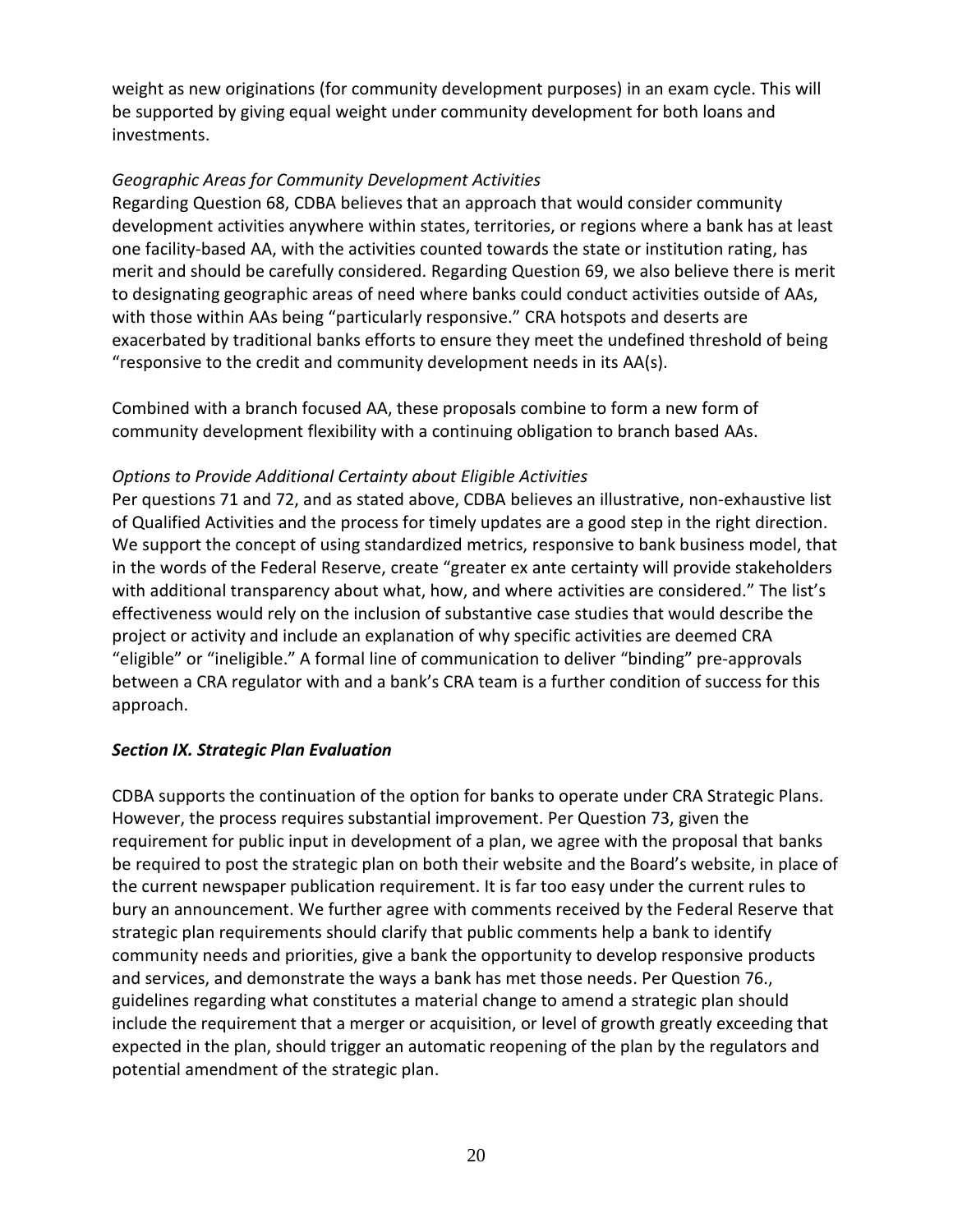#### *Section X. Ratings*

CDBA supports "an approach to ratings that is grounded in performance in a bank's local communities." We agree that in practice CRA ratings have frequently been too subjective and lacking transparency.

Per Question 78, limited scope reviews should themselves be limited, although we urge the Agencies to consider allowing them in circumstances where an AA is newly established or acquired by the bank being examined. These newly established or acquired AAs should be given time to "come on line." In conjunction with reduced application of the "limited scope" review, the weighted average method provides an improvement on the current system for large retail banks, we but caution that it requires further analysis. Per Question 79, we agree that limiting how high an overall rating can be if there is a pattern of weaker performance in multiple AAs has merit, but that weakness must be carefully considered in the performance context before the overall rating suffers.

Per Question 82, we believe a basically formulaic approach is a useful guide to reaching initial rating decisions, and increases transparency and predictability. However, examiners should be able to exercise discretion in evaluations to adjust the weightings given a clearly articulated, well-grounded, argument based on the bank's performance context or in response to out-of-AA community development activities. In these cases, banks must also be given an opportunity to respond. Per Question 85, we believe the idea of statewide community development financing or impact scores has merit. CDBA welcomes the opportunity to join the Agencies in an exploration of this topic.

We especially wish to reinforce comments we made under Section VIII, that all banks should absolutely receive CRA consideration, *including making these institutions a factor for an "outstanding" Retail or Community Development test rating,* for loans, investments, or services in conjunction with a CDFI operating anywhere in the country.<sup>4</sup> However, these activities should not be an automatic elevator for a bank that has otherwise earned a "Needs to Improve." Per Questions 88 and 89, yes, consideration for an outstanding rating prompted by an investment or other activity in MDIs, *CDFI's* (CDBA inserted) women-owned financial institutions, and low-income credit unions *should be contingent upon the bank at least falling within the "satisfactory" range of performance.* Yes, it would be helpful to provide greater detail on the types and level of activities with MDIs, *CDFIs,* women-owned financial institutions, and low-income credit unions necessary to elevate a "satisfactory" rating to "outstanding."

### *Section XI. Data Collection and Reporting*

 $\overline{a}$ 

CDBA believes that the data collection and reporting requirements of CRA are an exceptional opportunity for the agencies to harmonize various overlapping, parallel, and occasionally complimentary reporting regimes, particularly for CDFI banks by explicitly recognizing CDFI

<sup>4</sup> Currently, although CDFIs are explicitly contemplated in Section VIII and referenced in Question 67, they are not explicitly references in Section X., Questions 88 and 89.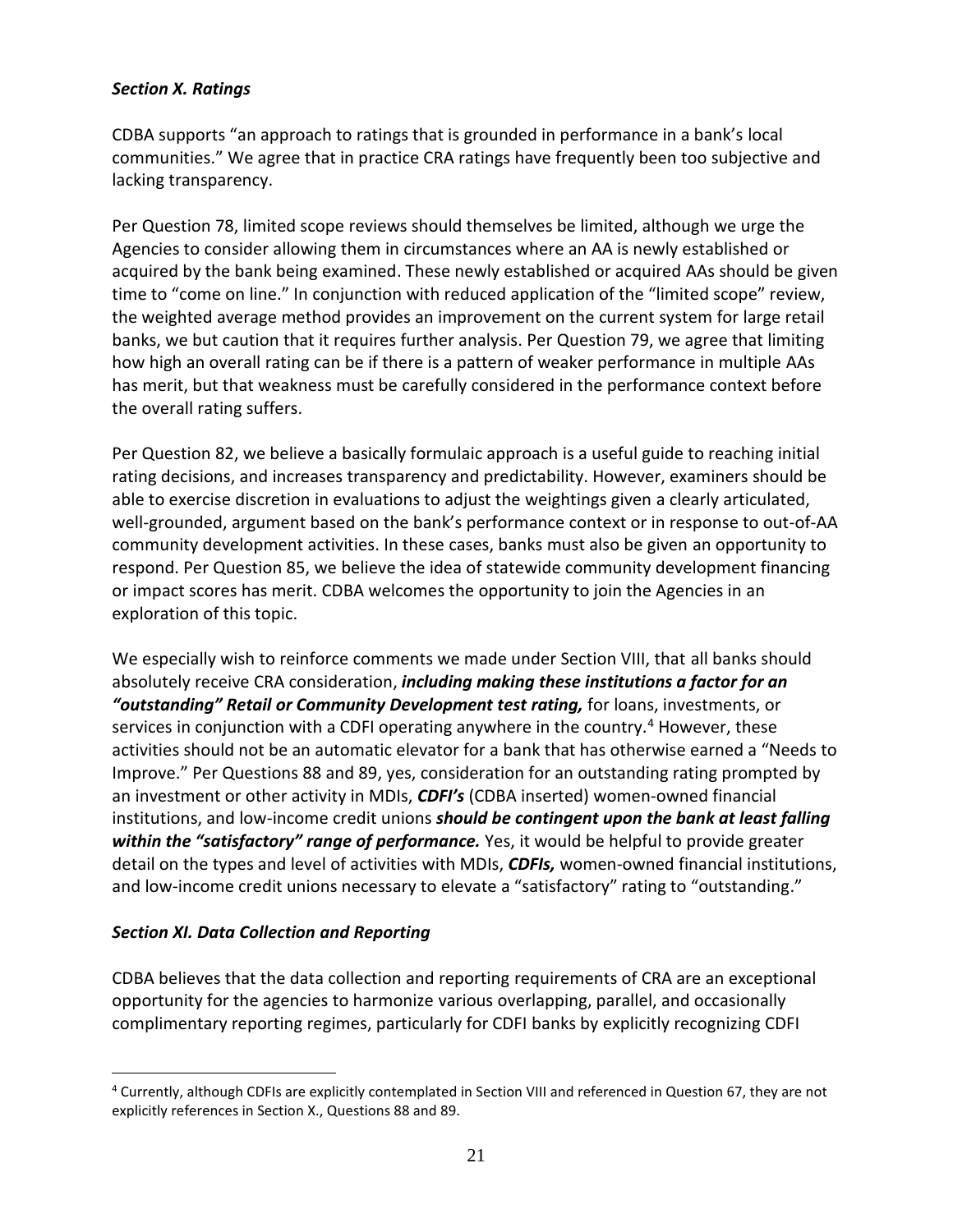banks as a distinct business model and accommodating CDFI bank's existing data reporting into CRA reporting.

**Most importantly, CDBA recommends that CRA reporting for CDFI banks align with the reporting requirement of the U.S. Treasury Department's CDFI Fund.** Federal banking regulatory agencies implementing CRA and the Treasury Department are interested in the same outcomes – improving the economic well-being of LMI communities through access to responsible credit and financial services. Yet these agencies have very different definitions, regulatory standards, and reporting requirements. This lack of policy coordination results in voluminous double reporting that creates an unnecessary administrative burden and siphons resources away from entities serving underserved communities. We propose that the agencies work to close the gap by developing common definitions and reporting standards, as well as sharing data. Our specific recommendations:

- Maximize alignment of definitions used for CRA and CDFI certification, geographic service areas, program application, service tests, and reporting;
- Reduce reporting burden by streamlining and sharing data submitted by CDFI banks for Call Reports, CRA, HMDA, CDFI annual re-certification, CDFI award compliance, and Dodd-Frank section 1071 reporting (once the CFPB's relevant 1071 rule has been finalized and published in the Federal Register.)
- Give CRA consideration for collecting social impact data and actively participating in CDFI Fund Programs or other Federal, state, or local programs that offer tools to enhance services to their CDFI Target Markets or to reach deeper to serve low-income people and communities.

### *Proposals for Rural Areas*

Rural communities are underserved by Large Banks' CRA community development activities. The Housing Assistance Council, a rural housing advocacy organization, documented this trend in its [2015 report.](http://www.ruralhome.org/sct-information/mn-hac-research/mn-rrr/1090-rrr-cra-in-rural-america) For Large Banks, nearly all rural AAs are considered limited scope and they typically have very few CRA Community Development activities reported in their Performance Evaluations. As the CRA Officer for a Large Bank explained, Large Banks are motivated to conduct CRA community development activities in locations where they will count the most (full scope AAs). Because most of the Large Banks' branches are clustered in metropolitan areas, those locations get the most attention, generally leaving very little to share with rural (limited scope) AAs.

**Given long-term declining economic trends and retraction of financial services in rural areas, CDBA recommends that regulators revisit -- and potentially discontinue -- the use of limited scope exams for the largest banks.** Allowing the largest banks to satisfy their CRA obligations based solely on activities in metropolitan areas only exacerbates the lack of access to capital and services to rural populations. As an example, big banks have been particularly motivated to invest in Low-Income Housing Tax Credit (LIHTC) projects for CRA credit. In high-demand urban areas, this has created a competitive market with generally high prices for credits. However, LIHTC pricing for developments in underserved, rural areas is often significantly lower, which results in less equity for rural properties. In 2016, a project in Fargo, North Dakota, earned